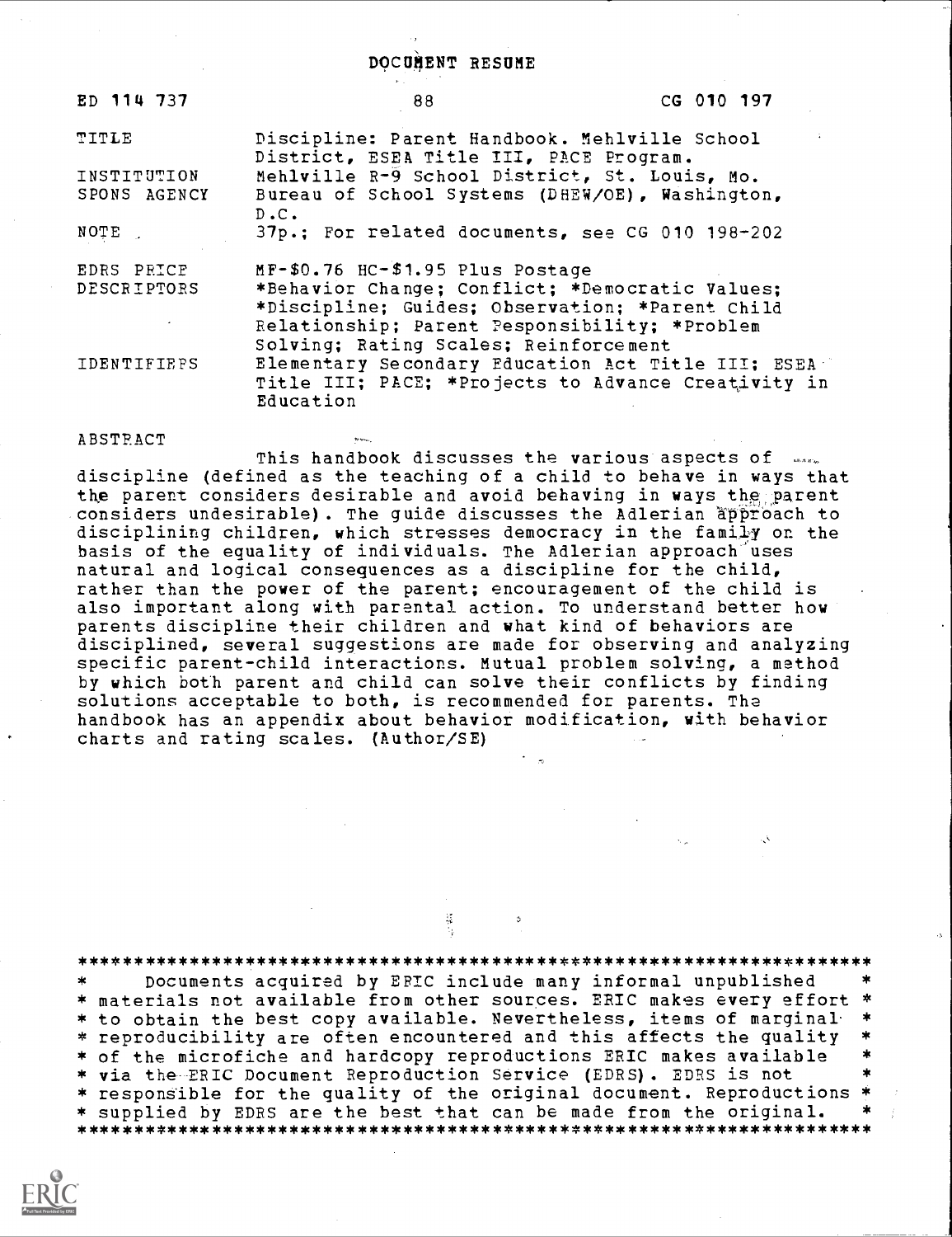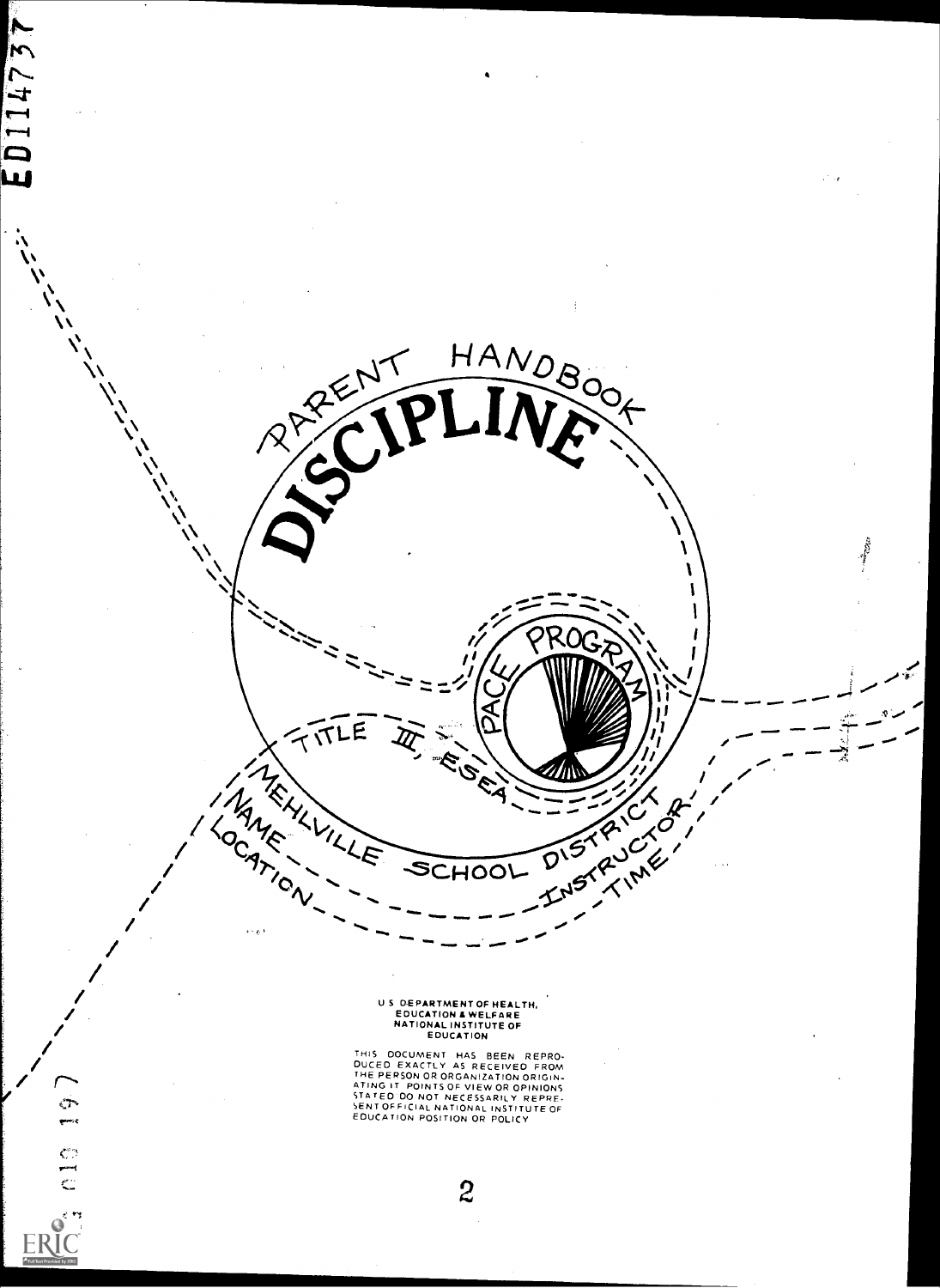# Table of Contents  $\mathcal{S}$

|    | Page<br><b>All Calgary</b><br>A. General Comments on Discipline                                                                                                                                                                                                                                                                                                                                                                    |  |  |  |  |  |
|----|------------------------------------------------------------------------------------------------------------------------------------------------------------------------------------------------------------------------------------------------------------------------------------------------------------------------------------------------------------------------------------------------------------------------------------|--|--|--|--|--|
| B. | -6                                                                                                                                                                                                                                                                                                                                                                                                                                 |  |  |  |  |  |
| c. | Adlerian Approach                                                                                                                                                                                                                                                                                                                                                                                                                  |  |  |  |  |  |
|    | General Statement<br>$\mathsf{L}$<br>Basic Principles in Dealing With Children<br>2.<br>8<br>13<br>Family Council and a series of the series of the series of the series of the series of the series of the series of the series of the series of the series of the series of the series of the series of the series of the serie<br>$\overline{\mathcal{L}}$ .<br> 4<br>Observing Children<br>4.<br>16<br>5. Encouraging Children |  |  |  |  |  |
| D. | Mutual Problem Solving                                                                                                                                                                                                                                                                                                                                                                                                             |  |  |  |  |  |
|    | General Statement<br>-18<br>Ι.<br>6 Steps of Problem Solving<br> 9<br>2.<br>20<br>5.<br>Whose Problem Is It? (chart).                                                                                                                                                                                                                                                                                                              |  |  |  |  |  |
| Ε. | 21                                                                                                                                                                                                                                                                                                                                                                                                                                 |  |  |  |  |  |
| F. | Appendix                                                                                                                                                                                                                                                                                                                                                                                                                           |  |  |  |  |  |
|    | Alternative Approach to Discipline-<br>Ι.<br>23<br>Behavior Modification                                                                                                                                                                                                                                                                                                                                                           |  |  |  |  |  |
|    | Discipline and Hyperactivity.<br>32<br>2.                                                                                                                                                                                                                                                                                                                                                                                          |  |  |  |  |  |



 $\overline{3}$ 

 $\sim$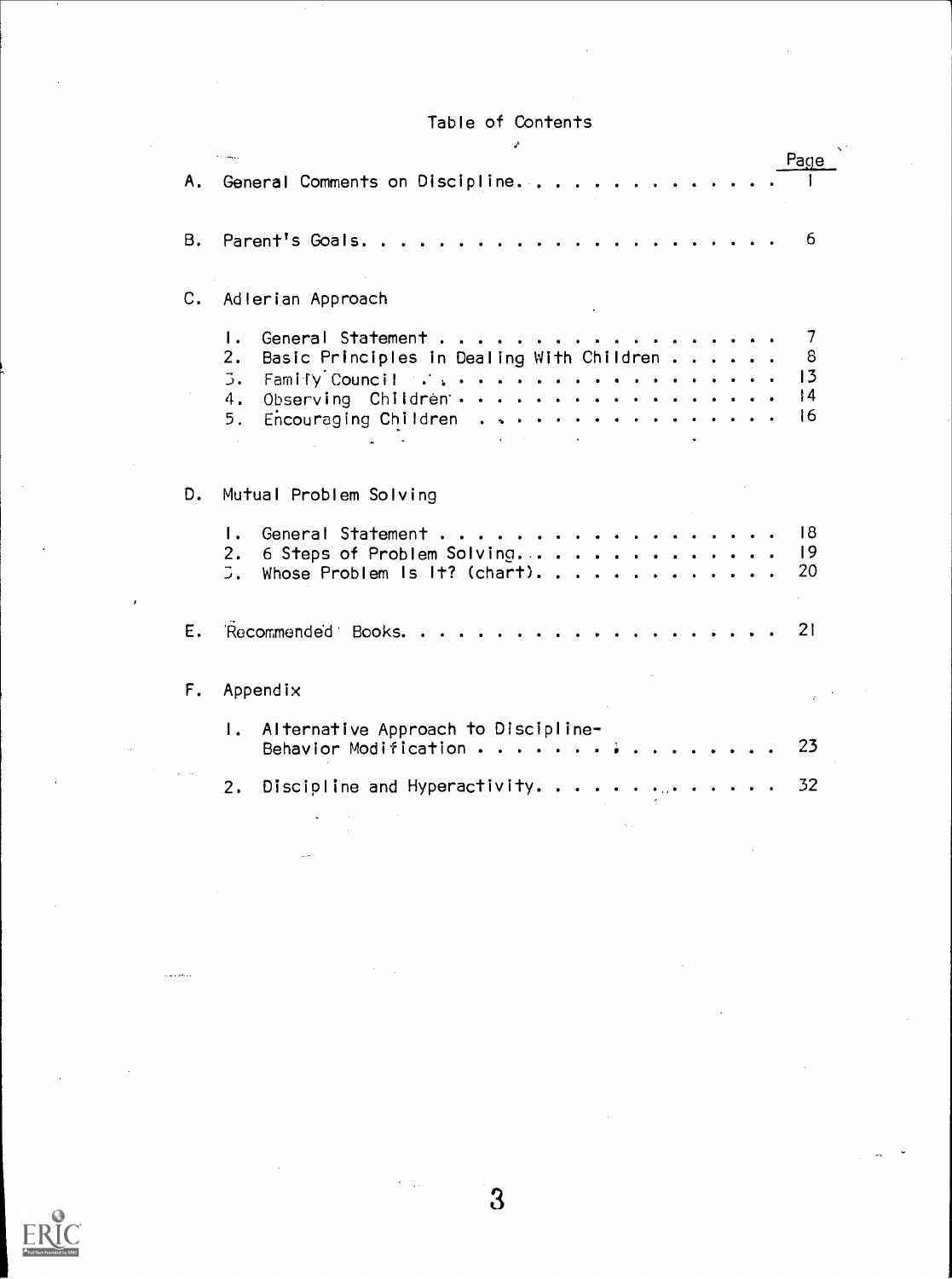# Discipline

 $Discript$  ine of a child means to teach him to be a disciple of us, his parents. Discipline is the setting of limits with or for a child.

In general, discipline means the teaching of a child to behave in ways that the parent considers desirable and avoid behaving in ways he considers undesirable. Therefore, discipline is a teaching and learning process.

All parents try, perhaps without realizing it, to teach their children desirable types of behavior and to avoid the use of undesirable types of behavior. In some families one parent decides which behaviors are decision made by the parents and children.

In summary, discipline, in its purest form, is a teaching process on the part of the parents and a learning process on the. part of the child. The problem with discipline is which method or approach will you use in the teaching process.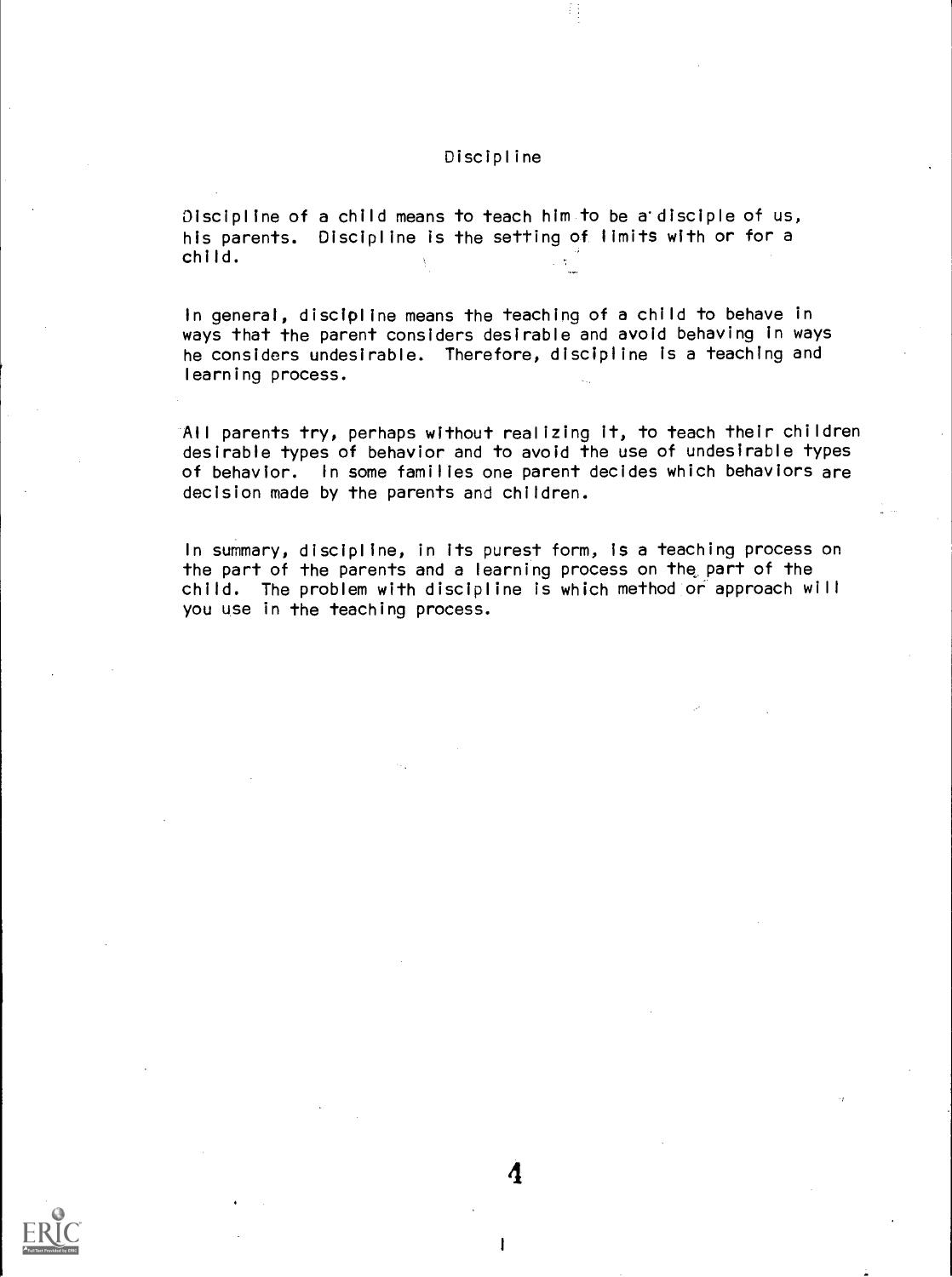# what is discipline?

If you ask parents, "What is discipline?" you'll get a variety of answers. 'It's making a child behave,'' some will say. Or, It's teaching a child how to act." or "it's making him learn obedience." Or more specifically, "It's punishing Jack if he doesn't do what I tell him to, when I tell him to."<sup>11-</sup>

 $\sum_{i=1}^n \frac{1}{i!} \sum_{j=1}^n \frac{1}{j!} \sum_{j=1}^n \frac{1}{j!} \sum_{j=1}^n \frac{1}{j!} \sum_{j=1}^n \frac{1}{j!} \sum_{j=1}^n \frac{1}{j!} \sum_{j=1}^n \frac{1}{j!} \sum_{j=1}^n \frac{1}{j!} \sum_{j=1}^n \frac{1}{j!} \sum_{j=1}^n \frac{1}{j!} \sum_{j=1}^n \frac{1}{j!} \sum_{j=1}^n \frac{1}{j!} \sum_{j=1}^n \frac{1}{j!$ 

Their words seem to imply that children need to be punished in order to learn, and that they will learn only when something unpleasant happens to them.

Yet, if we look more closely, we see that youngsters often learn best without being taught directly. They get their clues from the behayior of those who care for them. Even a small child knows when you are pleased with him, and when you are not. He knows this by the look on your face and the tone of your voice, by the way you help him with his sweater, or put his plate down in front of him.

Children of all ages give up many things they want to do or have, in order to win and keep their parents' approval. They do this without knowing it themsetves. They learn what to do and what not to do from the very love their parents give them.

Parents seldom recognize how much of this adjustment goes on quietly every day, and how a child's pleasant feeling of being accepted and approved smooths the way for his learning.

In order to learn, a child needs, first, the freedom to grow, to find out for himself, to become independent. For this he needs encouragement from those around him. They must  $\beta$  ook at him as himself, and be sensitive to what he is ready for; they must see that he has a chance to explore his  $\cdot$ physical world and experiment $\H$ with many kinds of activity at his own pace. He can do this even in crowded quarters, with other children in and out of the place, although this isn't easy. His parents can also help him by talking with him  $\div$  and having him talk to them  $\div$  about what he sees and does. For exploring goes on in ideas as well as activities. Here is where parents and children can often grow, together.

And second, he needs control. He needs to know that there are limits to what he can do, and must understand to some degree why limits are necessary. For this, too, he needs his parents' help, even though he may often resist the help at the fime.

With encouragement and direction, children can accept the standards parents have for them and gradually take over these standards as their own. This is how children learn to develop self-control.

And So, in time, discipline becomes self-discipline.



 $5\,$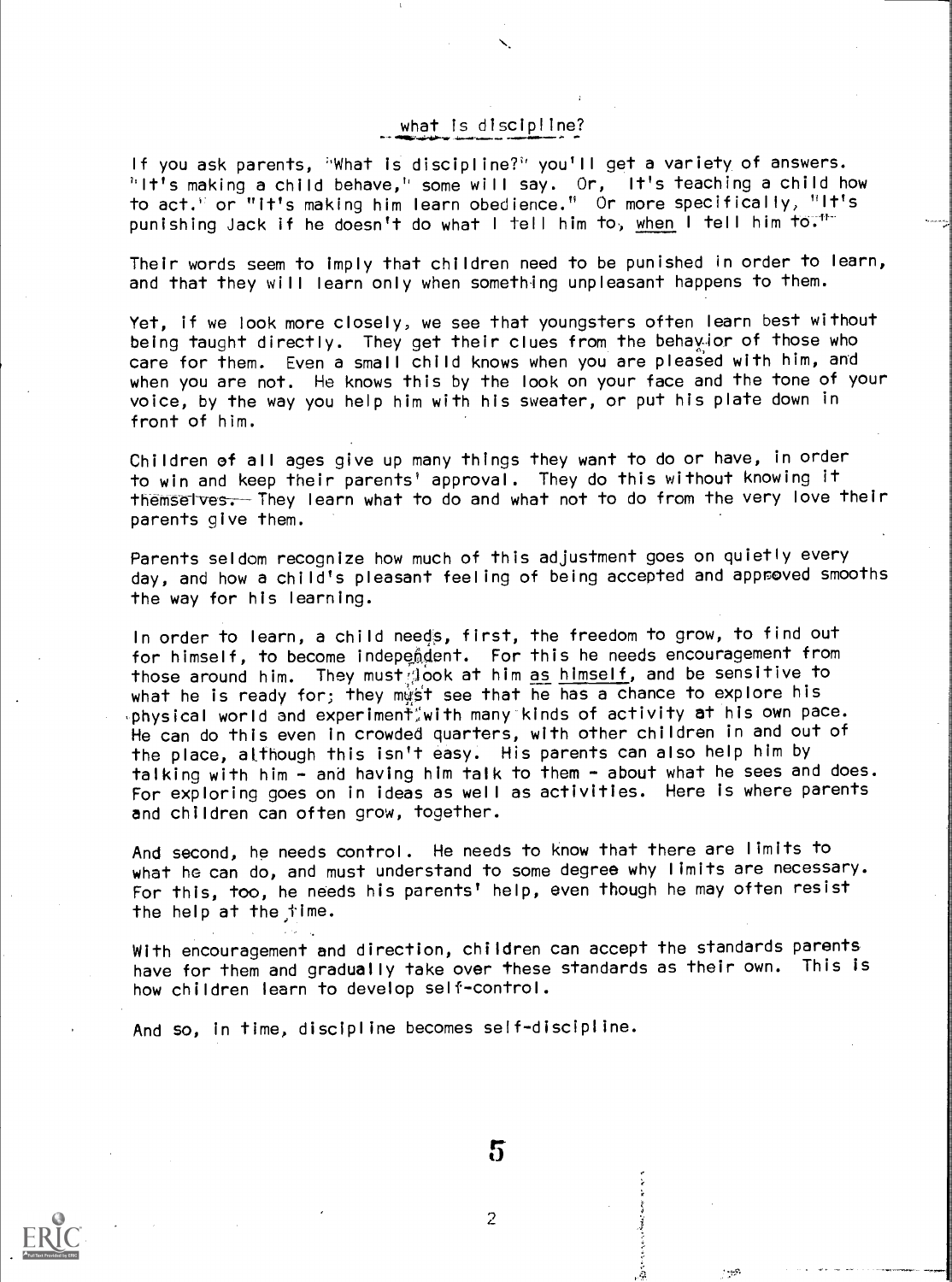# , why discipline?

If you ask parents, "Why must we have discipline?" the answers will probably run like this: "Because the children get out of hand if you don't." "They upset everything in the house and don't learn anything." "If the kids behave badly, people get mad at them - and at us. They say we don't know how to bring them up properly." "Children who aren't disciplined at home make it hard for a teacher to do his job. They try to see just how much they can get away with." "Children have to learn early that they can't always have their own way. Otherwise they won't be able to get along in the world later on."

But discipline has other and deeper meanings. We want children to learn to think and act for themselves. A child needs to learn what he can do safely and what he can't, how to respect other people and gain their respect, and how to use his endless energies in constructive and satisfying ways.

Eventually, he has to learn to give up some of his impulsive, childish ways for more grown-up behavior. For only through self-discipline will he be able to get along with himself and with others and do his best in life.

But at first control must come from the outside, from his parents. A child needs this control, not simply for the convenience of adults but for his own sake. He is unhappy with a parent who admits, "I just can't do anything with Jimmy." He feels uncomfortable when he knows he is "getting away with something," or is given too much freedom, for children are often afraid of their own aggressive and destructive feelings. They need the security of knowing that until they learn control themselves, their parents will try to protect them from harming people or property.

Whether they are three of eight of fifteen, children feel better when they know the standards their parents are setting for them and can count on their parents to help them live up to these standards.

## how to discipline?  $\cdot$

There is no set formula for parents to follow in helping a child learn through discipline. More important than any rule is the atmosphere in the home - a way of living in which children and parents become a close-knit group, working things out together with friendliness and good feeling, even though there may be moments of bickering, irritation and anger. In such families, both parents and children know that there will be ups and downs, difficult times and rewarding ones. With this point of view, parents can find their own way and their own answers for themselves and their children.

But there are some basic ideas to guide them. First and foremost is the idea that parents are likely to succeed best if their attitude is that of friend and helper, rather than that of dictator or punisher. For children need love and approval as much ac they need food and clothing and shelter.



6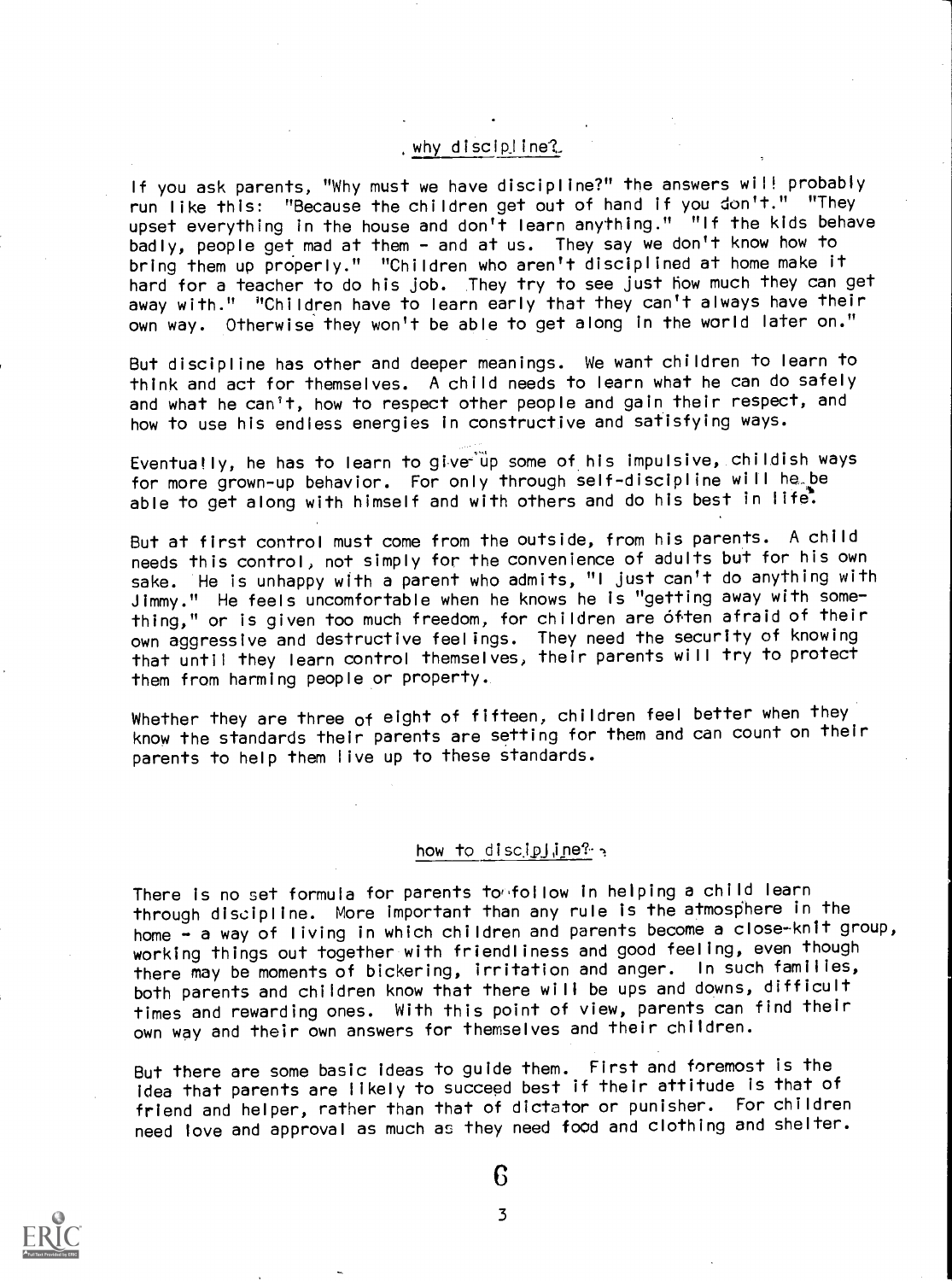The word love is used freely and often much too glibly by many people. Love, as it is used here, means the flow of deep feeling for another human being, of appreciation and affection and concern.

A parent's love for his children may vary somewhat from stage to stage. Some people find infants irresistibly appealing even before they have any of their own. Others develop love for their children more slowly, as they get to know them and feel comfortable in taking care of them. Still others find that they love and accept their children best when they grow out of their babyhood and begin to be reasonable and reasoning youngsters with whom one can talk and exchange ideas.

At the same time, when parents are honest, they will often admit that they find some of their own children more orless appealing than others, regardless of their age or stage of development. These feelings seem to be determined by subtle matters of a child's physical appearance, his sex, his temperament or his tempo. Sometimes his characteristics may resemble those of a relative or friend whom a parent particularly likes or dislikes. Whatever the underlying reasons, it is important that a parent face the facts of his feelings for a particular child honestly. All relationships may not be equally satisfactory. This is a fact of family life that is inevitable and that one must accept.

For most, love seems to develop out of the close physical contact all children need in their earliest years, a closeness that means much to both parent and child. But the adult's love of the child is more than physical closeness; it is tenderness and consideration and constant readiness to stand by with comforting wards.

The more a child feels loved and appreciated for himself, the more readily will he accept reasonable limits. He may not give in easily; there may be tears and wails, but in the long run he will better accept a "no" if he is sure that, in spite of it, you are on his side and want to help him. On the other hand, a child is likely to balk at a request, no matter how reasonable it may be, if he feels that the person who makes it is critical or not really interested.

Of course, children are bound to do some things of which their parents, for good reasons, disapprove. When this happens, children have; to be helped to understand that what they are doing - or have done - is not acceptable. For this is how they learn.

Often they already understand better than you think. A stony silence and tight lips may mean more than any spoken words. And so it is better for parents not to hide their feelings. You won't want to explode or burden your child by talking about every little annoyance. But on important issues, you'll help him know where he stands if you tell him how you feel as clearly and quietly as you can, and bring the issue out into the open.

Remember, though, that it's easy for a child to be confused - to feel you disapprove of him if you disapprove of something he has done. He needs your help to understand that, while you don't like his behavior, you still like him. It isn't always easy to make this distinction clear, but he will sense

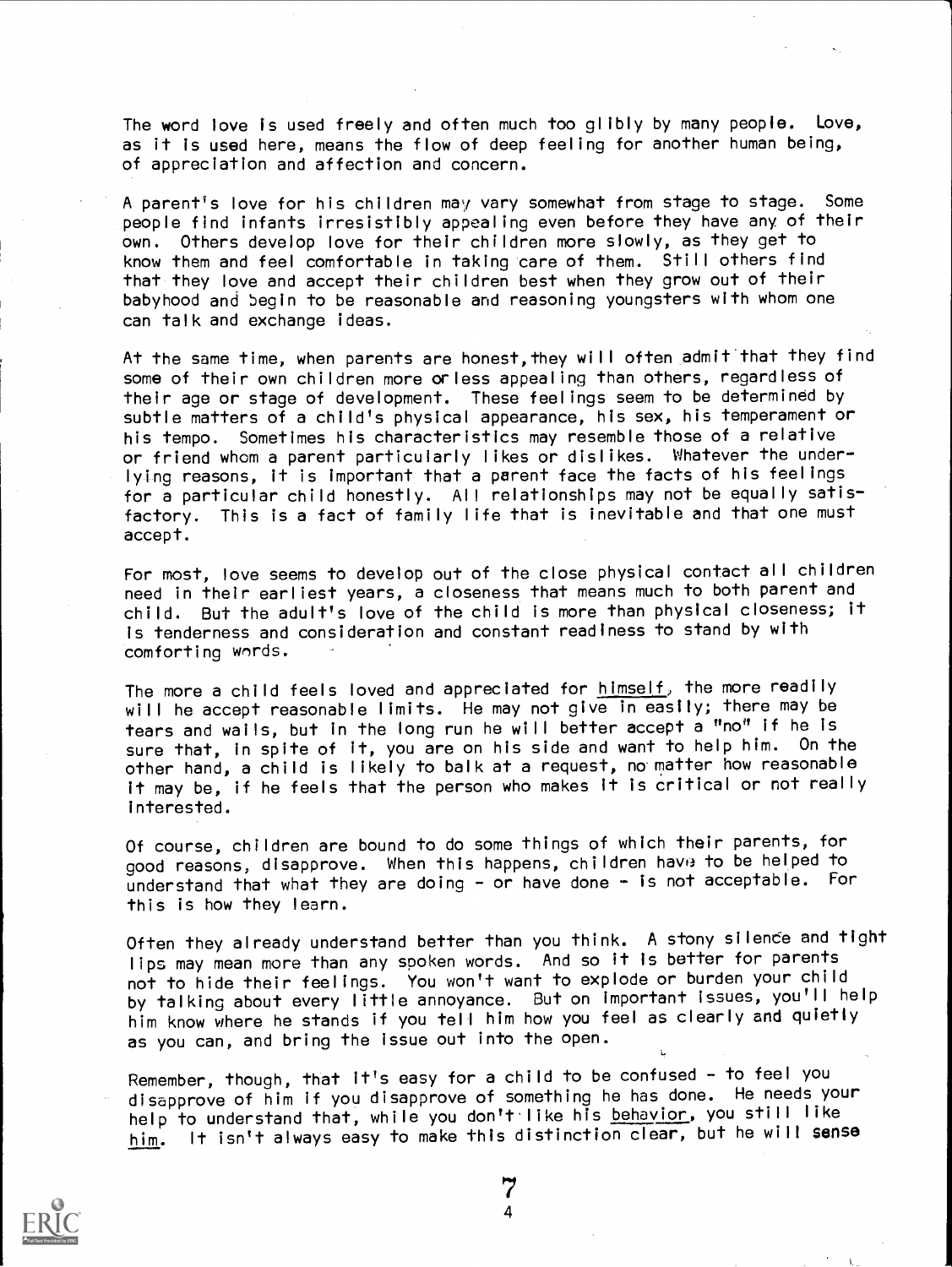it from the way you voice your disapproval - and from your willingness to drop the issue, once it has been met, and to pick up quickly your usual friendly give-and-take.

Nothing is more devastating to a child's sense of security than to feel that because he has behaved badly he is in danger of losing his parents' love. With your help, he comes to realize that your disapproval does not mean that he has lost your love forever. Rather it is your way of guiding him and grows out of the very real love you have for him.

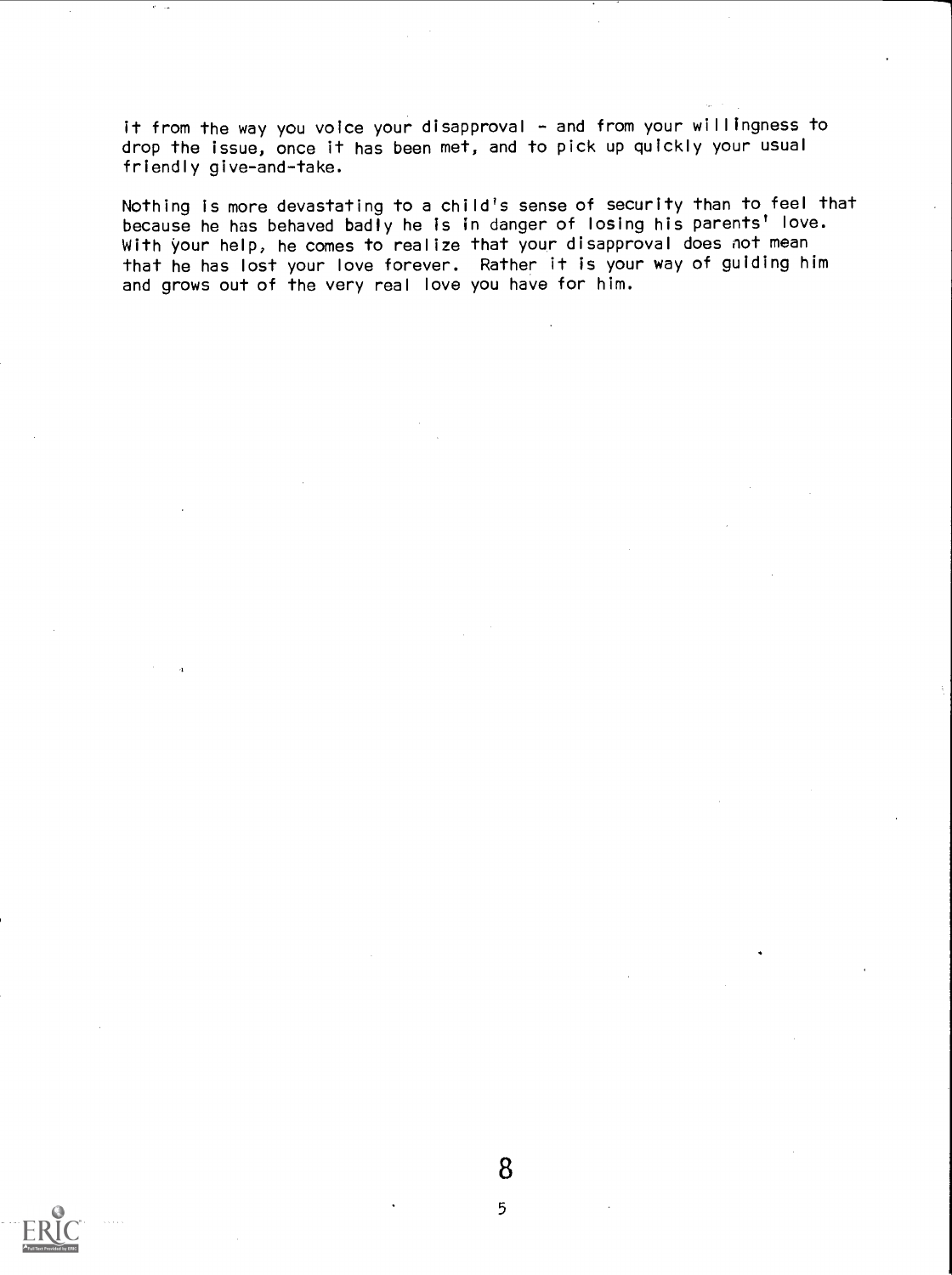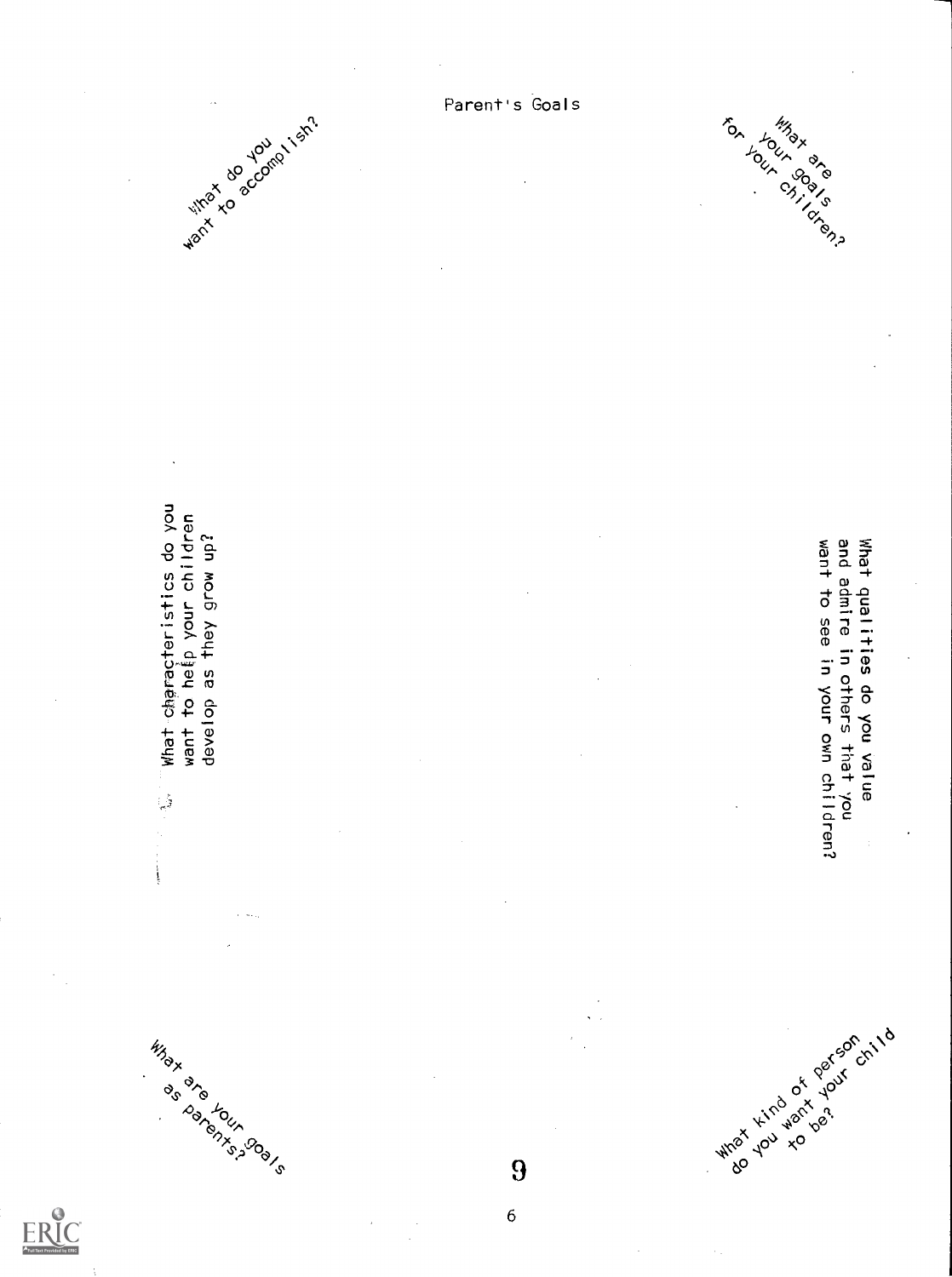# Adlerian Approach

The Adlerian Approach stresses democracy in the family and the use of the Golden Rule. ''Do unto others as you would have others do unto you" is the basis of democracy in the family. It also implies the equality of individuals.

Children have a need to belong to the family group and will behave in order to feel accepted. Children also need affection, approval, and attention. If a child does not get favorable attention for desirable behaviors, he will settle for unfavorable attention because his greatest fear is to be ignored.

Within the family, the personality differences between brothers and sisters is more often the result of their competition than of heredity or environment. The Adlerian approach explains how the child's position in the family is of great importance in his personality.

Finally, the Adlerian'approach uses natural and logical consequences as a discipline for the child, not the power of the parent. Encouragement of the child is also important along with parental action, not words in time of conflict.

10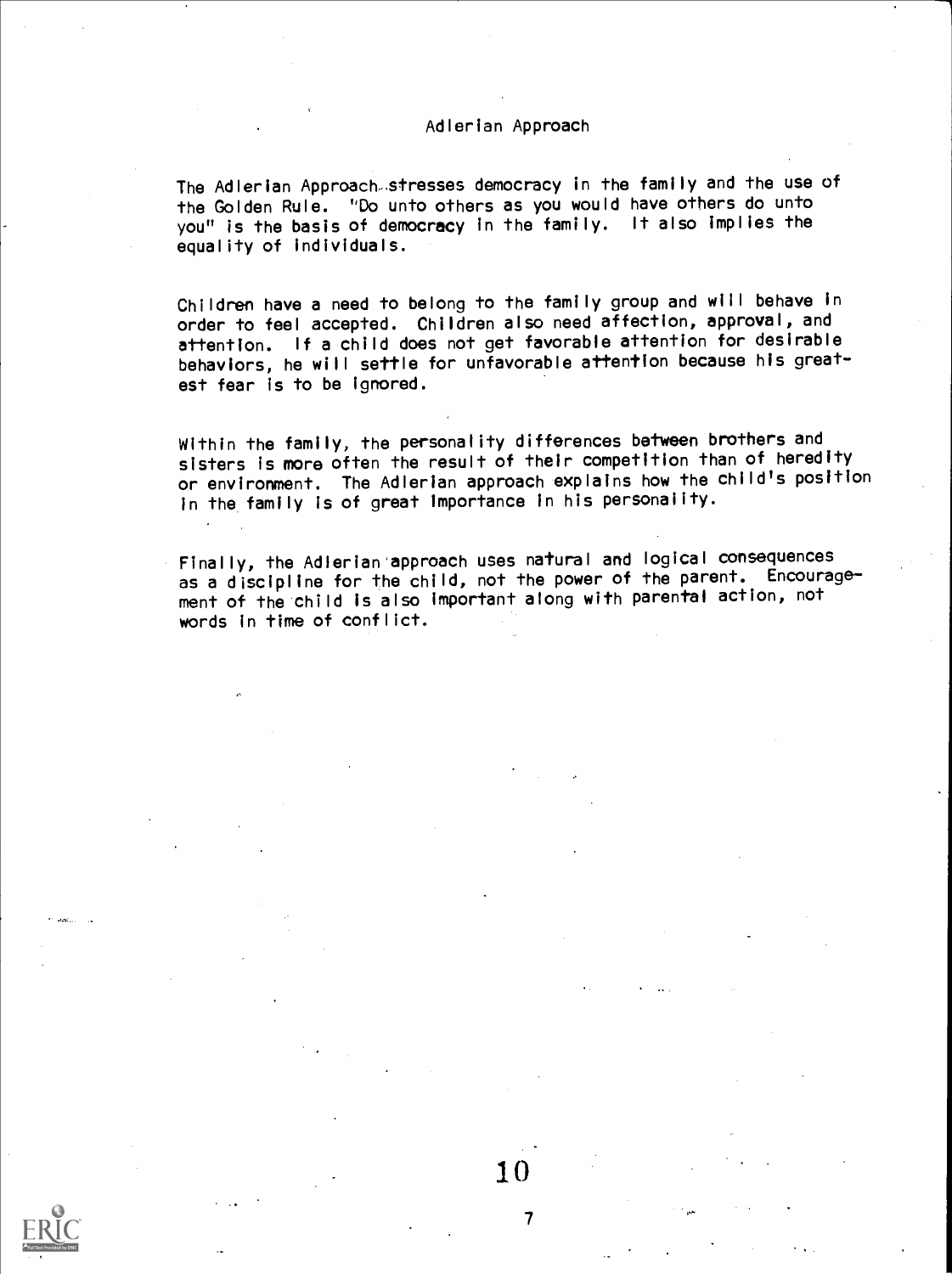# Basic. Adlerian Principles in Dealing With Children

Golden Rule: "Do unto others as you would have others do unto you." The basis of democracy, since it implies the equality of individuals.

A. Understand the Child

Mutual respect is the right of all people. No one should take advantage of another - child or adult.

B. Enrouragement

Implies faith and respect for the child as he is. Don't discourage the child by having too high standards or being over ambitious for him. A child needs encouragement as a plant needs sunshine and water. A child misbehaves only when he is discouraged and believes he cannot be successful by useful means.

C. Natural and logical Consequences

Reward and punishment are out-dated. A child soon considers a reward his right and demands a reward for everything. Natural. consequences use the reality of the situation, not personal power. Only in moments of real danger is it necessary to protect the child from natural consequences of his behavior.

Example:

If a child does not come to the table on time, his food is removed and he must wait until the next meal.

D. Action, Instead of Words

Use action, instead of words in times of conflict. Children tend to become "mother-deaf". Most children know what is expected of them. Talking should be restricted to friendly conversations, not as disciplinary means.

# E. Withdrawal

It is not surrender. Most effective when the child demands undue attention. He gets satisfaction in being annoying if nobody pays attention. Often doing nothing effects wonderful results.



1.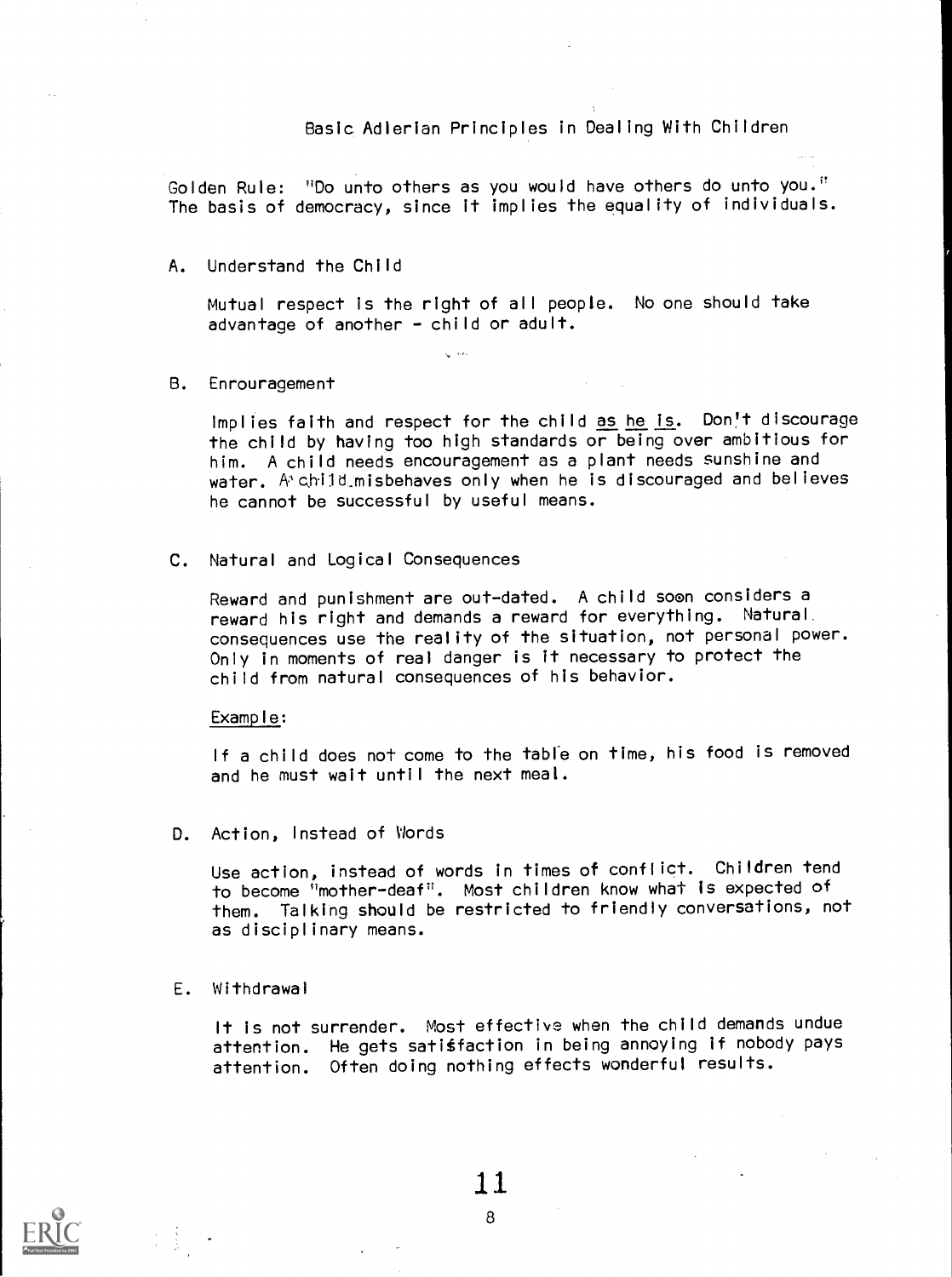F. Four Goals of Child's Misbehavior

# GOAL I. Attention Getting

"Attention getting is almost universal in our young children before school age; It (should) disappear gradually the first few years of school." (R. Dreikurs)

# $\sim$  Active Constructive - Attention Getting

- I. Impression of excellence with purpose of praise and recognition. (They are often the delight of their parents.)
- 2. Cute remarks.
- 3. Performing for attention
- 4. Stunts for attention
- 5. Being especially good, reliable, cooperative, industrious. (Maladjustment becomes apparent in situations where they cannot gain praise and recognition.)

# Passive Constructive - Attention Getting

(This is usually not recognized as misbehavior.)

- I. Excess pleasantness
- 2. Excess charm
- 3. The 'model" child
- 4. Exaggerated conscientiousness
- 5. Bright-sayings (The purpose is to gain attention; if bohavior continues too long, the child does not wish to relinitish and may change to destructive methods.)

# Active Dostructive - Attention Getting

- I. The show-off
- 2. The clown
- 3. Obtrusiveness
- 4. The walking question mark
- 5. The "enfant terrible'
- 6. Instability  $12$

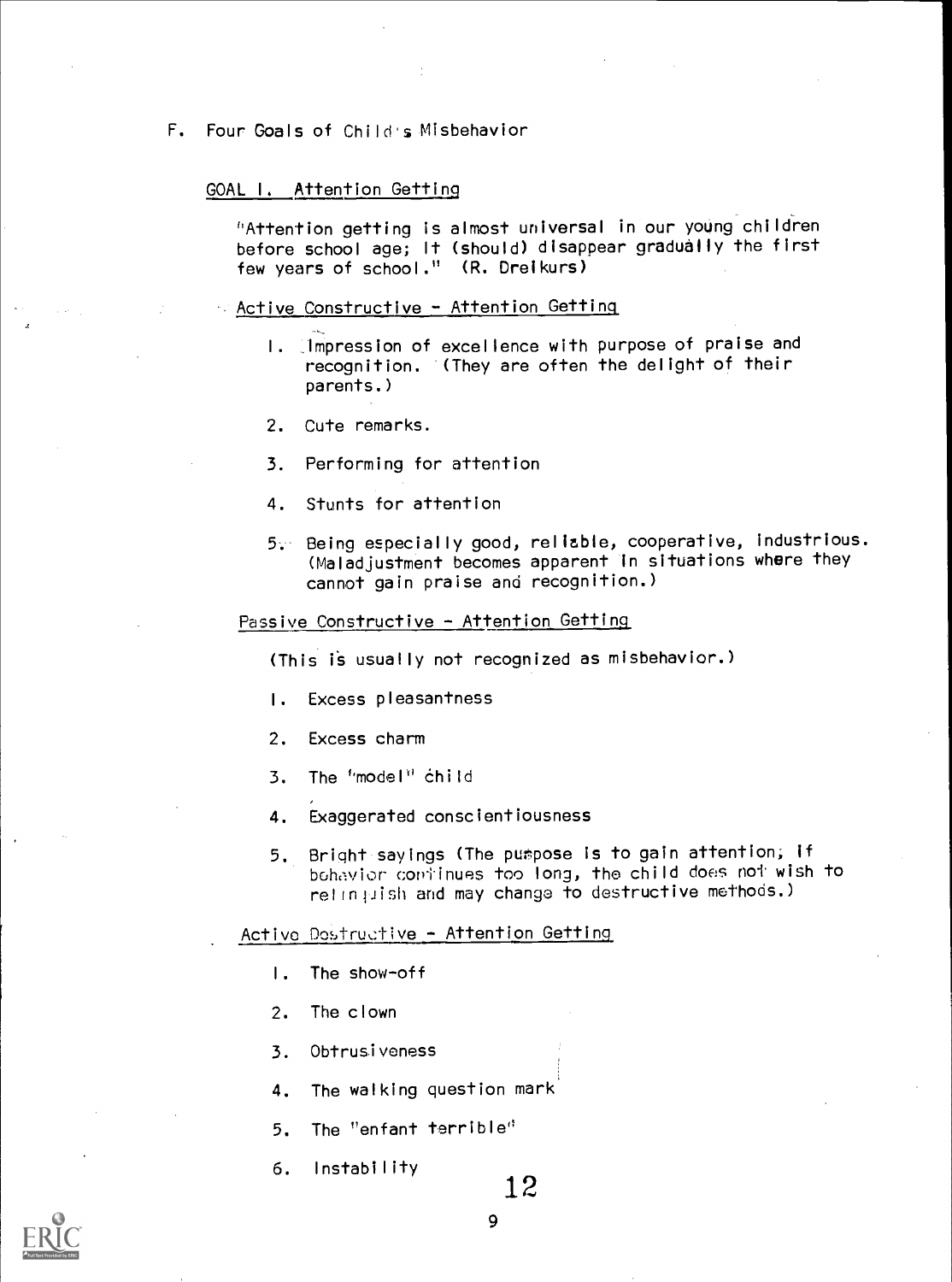# Passive Destructive - Attention Getting

- I. bashfulness
- 2. Lack of ability
	- 3. Instability
	- 4. Lack of stamina
	- 5. Lack of concentration
	- 6. Fearfulness
	- 7. Speech impediments
	- 8. Untidiness
	- 9. Self- indulgence
	- 10. Frivolity
	- II. Anxiety
	- 12. Eating difficulties
	- 13. Other performance deficiencies

Note of caution: Any of these characteristics may appear in the child and not be attention getting devices. If it is attention getting, it will cease its action when reprimanded. If the action continues after reprimand, it may be considered a sympton of a stronger goal. In any event, the total situation of the child must be examined -- the interactions between various members of the family, particularly between parents and child. It may copy successful actions of siblings, but it is more likely to use an opposite approach.

#### GOAL 11. Power

General Characteristics: The power struggle is similar to destructive attention getting, but is more intense and a reprimand intensifies the misbehavior. During a power struggle, no inter-relationship is too trivial to be used as an opportunity for challenge.

geven the con-

#### Active Destructive - Power

- I. Argue
- 2. Contradict.

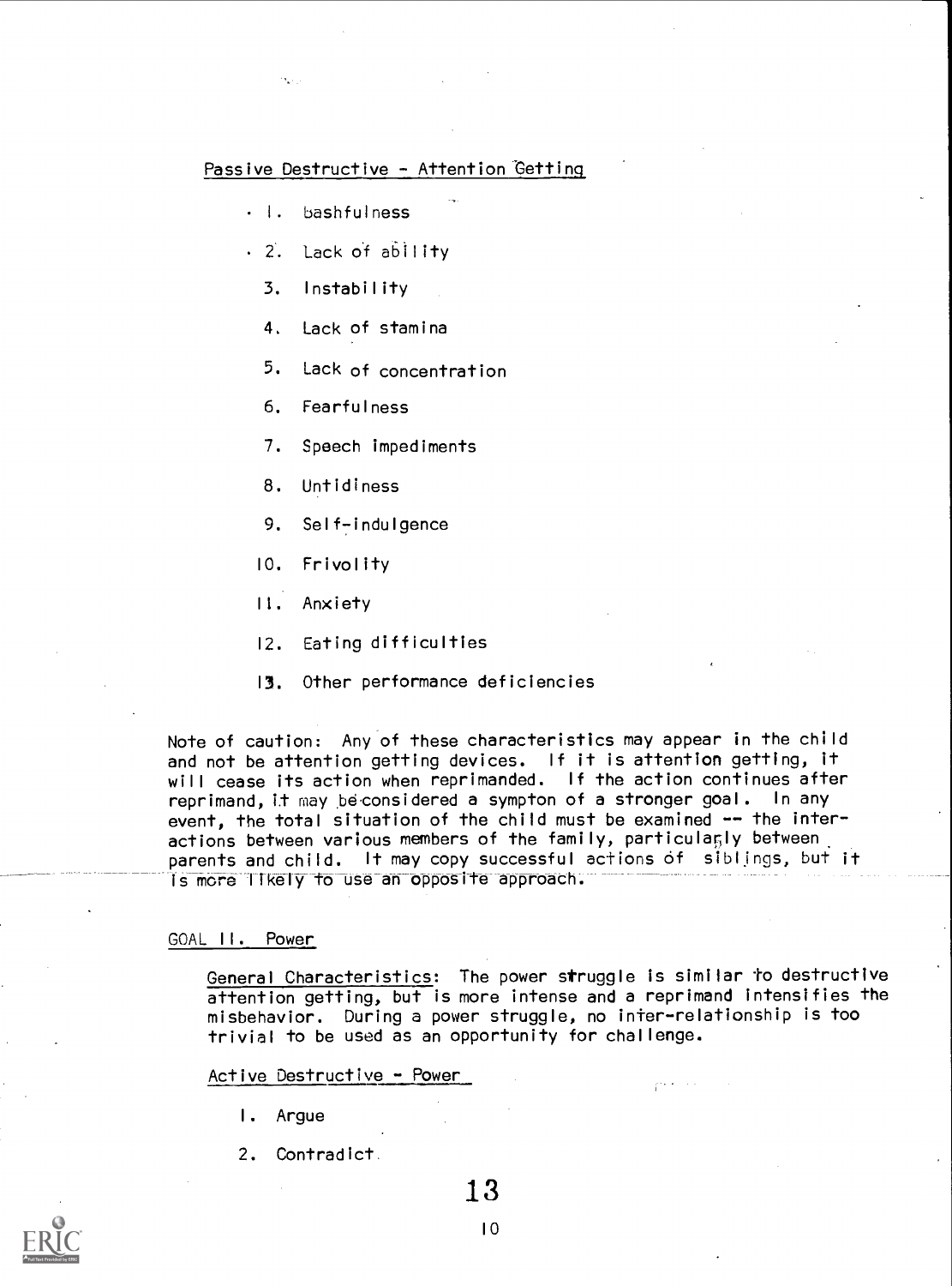- 3. Continue forbidden acts
- 4. Temper tantrums
- 5. Bad habits
- 6. Untruthfulness
- 7. Dawdling

# Passive Destruction - Power

- I. Laziness
- 2. Stubbornness
- 3. Disobedience
- 4. Forgetting

# GOAL III. Revenge

General Characteristics: Child does things to hurt others; this may be for a limited time or in specific situations. It may be the regular approach depending upon the degree of hostility. Being disliked serves to attain a social position.

# Active Destructive - Revenge

- I. Vicious
- 2. Stealing
- 3. Bed-wetting

# Passive Destructive - Revenge

I. Violent Passivity

GOAL IV. Displaying Inadequacy (Give-Up)

Passive Destructive (only form)

Assume real or imagined deficiency as a means to safeguard prestige (inferiority complex.) Prevents anything being demanded of them.

- 1. Indolence
- 2. Stupidity
- 3. "Inaptitude'
- 4. "Hopeless"  $14$

 $\overline{1}$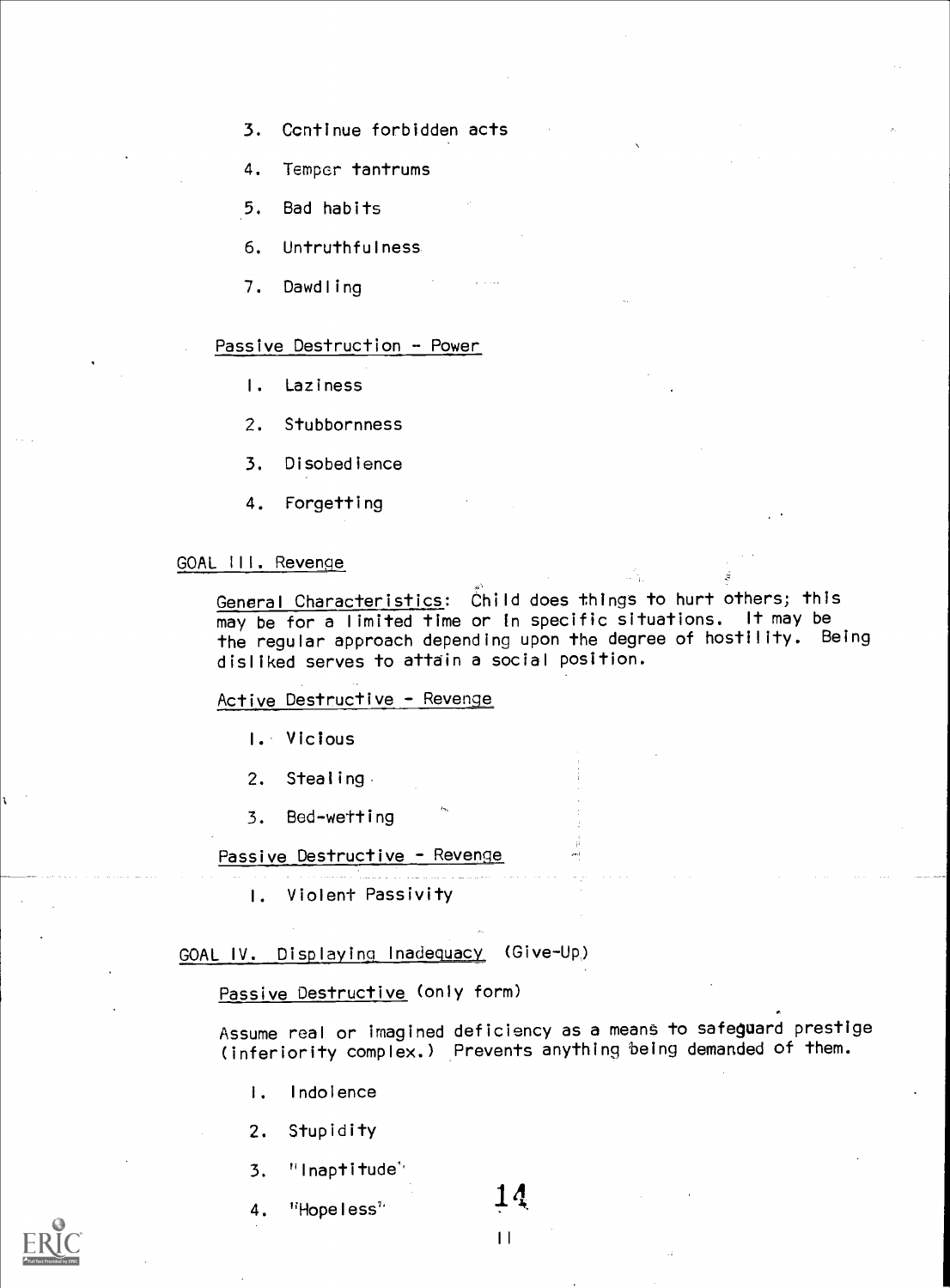# Significance and Use of Goal Recognition:

The child is not aware of the purposes of his actions (goals). Many children stop their questionable behavior when they are made aware of its purpose. It is easy to bring the purpose to his attention to make him aware of it.

When confronted with "could it be  $\frac{1}{\sqrt{2}}$ " the child smiles quickly or gets a twinkle in his eyes if the diagnosis of the goal is correct. If a wrong diagnosis is made, he may respond with a denial or a stare.

There are two exceptions, usually in older children: (I) the one who has such control over his facial expressions, he doesn't demonstrate any feelings, and (2) the one who covers by laughing constantly and finding everything funny.

> 15 12

Unless the social functions of the behavior and its goals are discovered, psychodynamics of the child and the social relationships remain obscure.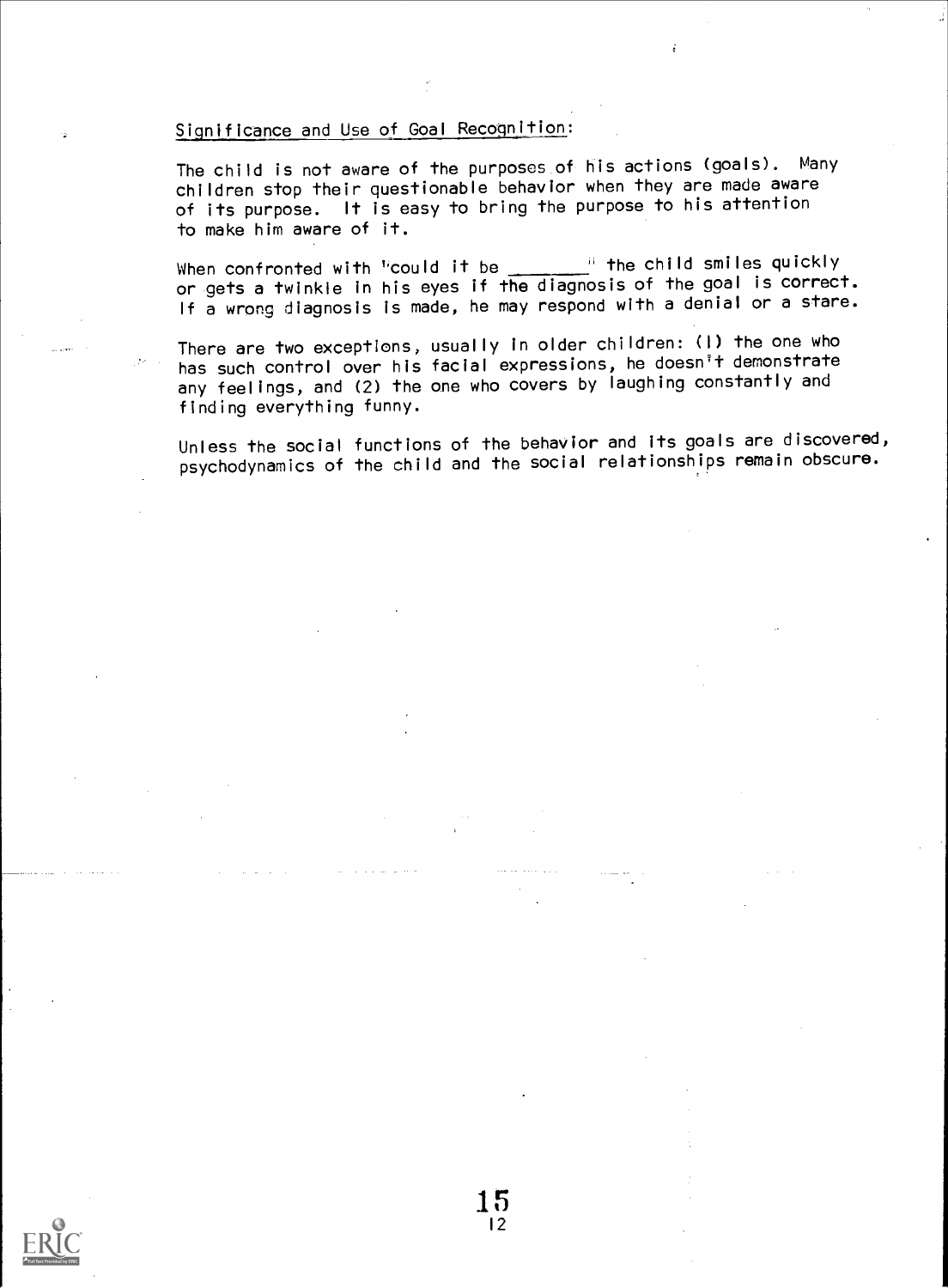G. Family Council

 $\phi$ 

It lets every family member have a chance to express himself/ herself and take part in the responsibility of the family. is a time to share, not for parents to 'preach', or impose their will. Emphasize: "What can WE do about the situation?"

Rules:

- I. A definite day and time should be set for the council each week.
- 2. Everyone in the family can participate but no one must participate.
- 3. Everyone at the meeting has equal power. Each member gets one vote. All should be encouraged to express his ideas.
- 4. The chairmanship rotates. Decide on a selection procedure.
- 5. Order is to be maintained so everyone can speak freely and with the obligation to listen to others.
- 6. If no decision is decided upon, then everyone must do what  $\frac{1}{2}$ , he/she considers best.
- 7. The council is not a time for constant complaining. You should emphasize what we can do, rather than what any one member should do.
- 8. Don't be afraid of "wrong" decisions. Let the children try out these decisions and next meeting they will decide on a better solution.
- 9. Once a decision has been made, any alteration must wait for the next meeting.
- 10. The family council is the authority. No one member can make decisions for others. It is more important that children accept their responsibility than to have things going smoothly all the time.
- II. Children at first will be fearful that this is a parental trick to make them behave. If this difficult period can be tolerated the effects are very beneficial.

from: Rudolf Dreikurs: The Challenge of Parenthood

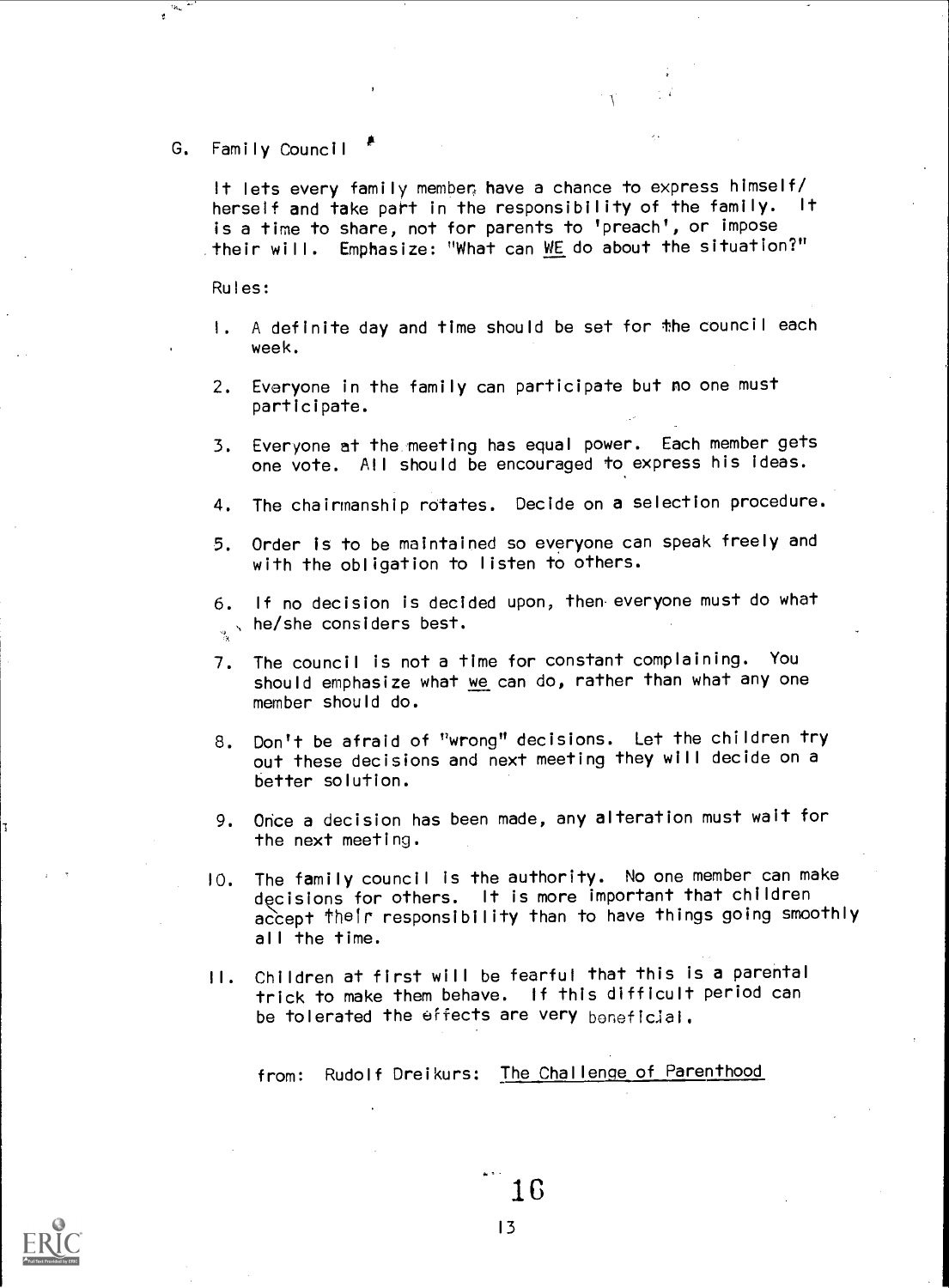#### Observing Children

You will be observing and reporting on the habits of some familiar humans, children and parents. This is for you alone. You will not have to show anyone your homework. It's to help you learn to better observe children and parents' ways of dealing with them.

First and Second Day of Observation - Observation of your friends who have children near the ages of yours. Don't tell them you are watching or it may change their behavior.

Things to Look For:

How do these parents act toward their children? Is their attitude friendly, courteous, pleasant, as if they were enjoying them and approved of what they were doing?

Or is it critical, cross, impatient and nagging? How many parents request their children to do something or stop doing something, and how many order them?

How many use bribes as incentives?

How many of them accompany their orders with threats? How many believe corporal punishment is absolutely necessary and that spanking is good for a child? How few let the child feel the results of a wrong action, the logical punishment that teaches him not to repeat it?

How many punish their children not in a way that might benefit the child, but as they think people expect them to?

How many try to make a very little child say "thank you" or speak to someone he doesn't know?

How many expect conduct beyond a child's years? How many reprove a child for faults of which they are themselves guilty?

How many give constant orders so that the child becomes parent-deaf?

How many don't realize that respect is something earned not demanded?

How often do you see parents who show approval more often than they correct it?

Third and Fourth Days of Observation - Observation of your spouse (husband or wife) with your children.

#### Things to Look For:

Use the same check list as above to observe your spouse. Look at his (her) attitudes and reactions toward your children. This is an observation only, you are not to say anything.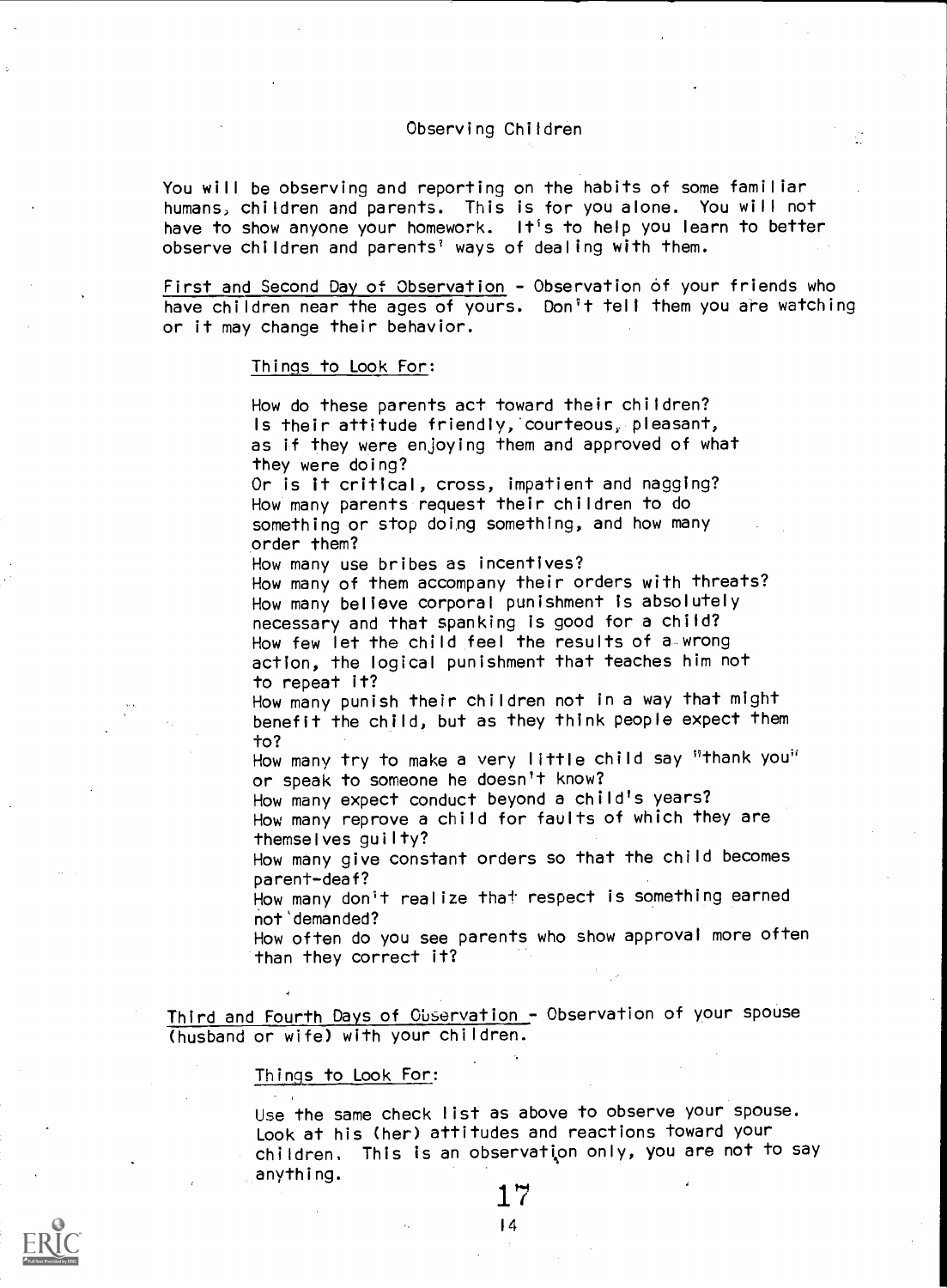Fifth and Sixth Day of Observation -(Observation of yourself) This will be the hardest so far. You are to observe your attitudes and reactions toward your children using the same check list above. You are not to try things differently, just act as normally as you can.

Seventh Day of Observation - This day will be a discussion of what you've observed with your spouse. This is a day to "talk things over".

Think earnestly about what you've observed in others, in each other, and in yourselves. See whether you are satisfied with the commonly practiced way of bringing up your children, or whether you feel that isn't exactly the right way to go about this important business. For it is the most important business with which any of us will ever be entrusted, since it will have such a profound and permanent influence on the little lives that are lent to use for a few formative years.



18.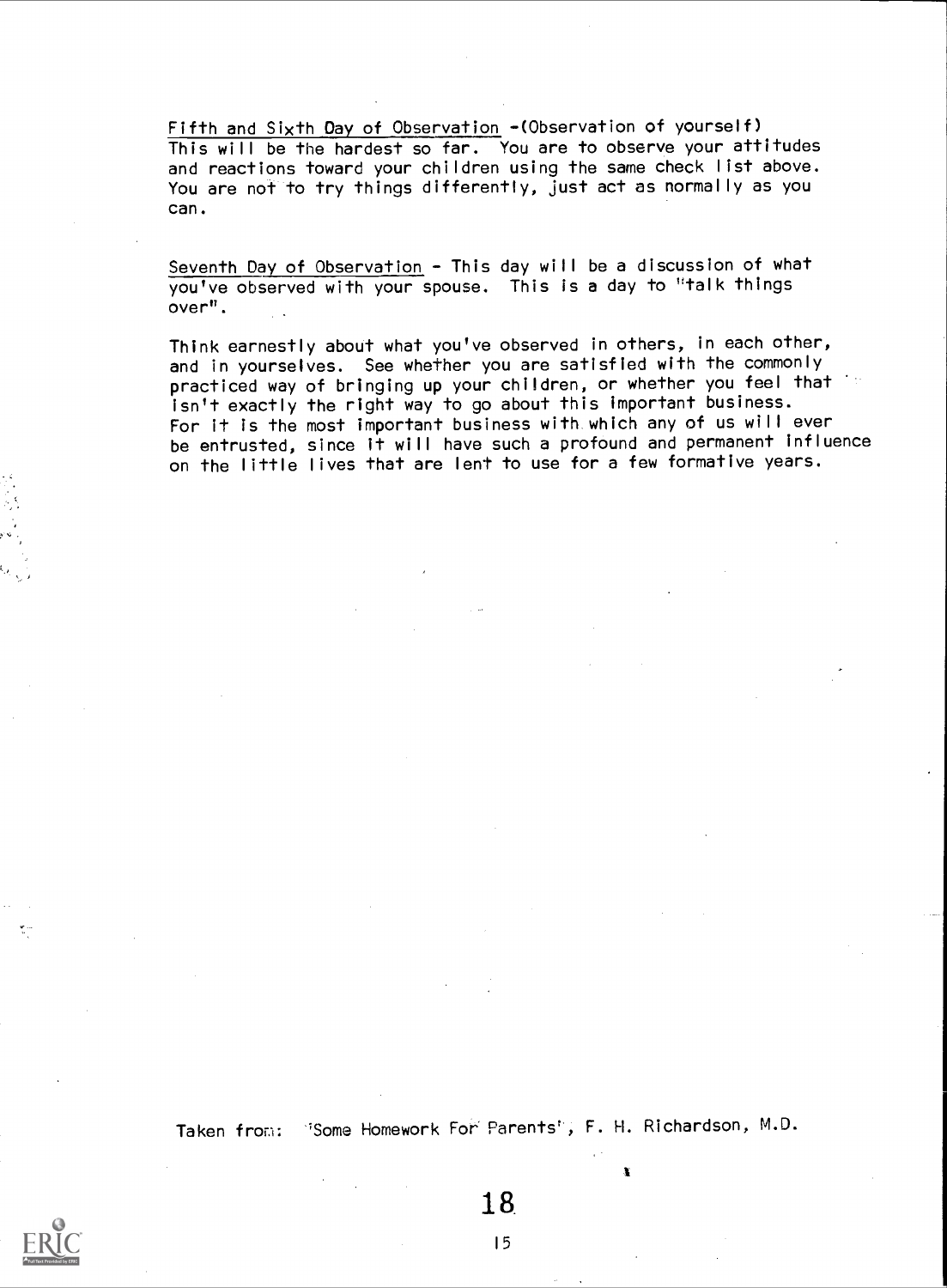# (natural consequences)

Satisfaction comes from work, learning and belonging-intrinsic motivation.

Natural order and finding place in social group

Influence

Equality as human beings

Mind your own behavior

Keeping mouth shut--action if anything

Chatting--talking with children

Recognition, frank opinión or reference to facts

Challenge, stimulation

Invite, offer choices

Participating as equal human beings

Concern with encouragement and discouragement

People neither good or bad; useful if anything

Decide what work to get into and to get out of and experience the consequences. Learn to know the difference and to make decisions..

Treat members of your family equally  $\sim$ Its up  $\sqrt[3]{\circ}$  you!' ''You kids woi k it out!'

. Cooperative atmosphere

ENCOURAGEMENT<br>
<u>DISCOURAGEMENT</u><br>
(
punishment and reward)

Satisfaction from rewardsextrinsic motivation

Force and fear

**Control** 

Superior-inferior relationships

Mind everyone's behavior

Preaching, threats, and promises

Advising and telling to children

Moralistic praise

Pressure, threat, coercion

Command, boss

Sitting judgement

Concern with good and bad

People basically good or bad; mostly bad

Do what you are told to do. If you don't you will be punished-if you do, you will be rewarded. Learn obedience.

Sort them out--punish the bad and reward (or praise) the good. Have your favorites.

Competitive atmosphere

Taken from: """ couraging Children" Comston W. Meredith and Raymond Troyer Southern Illinois University

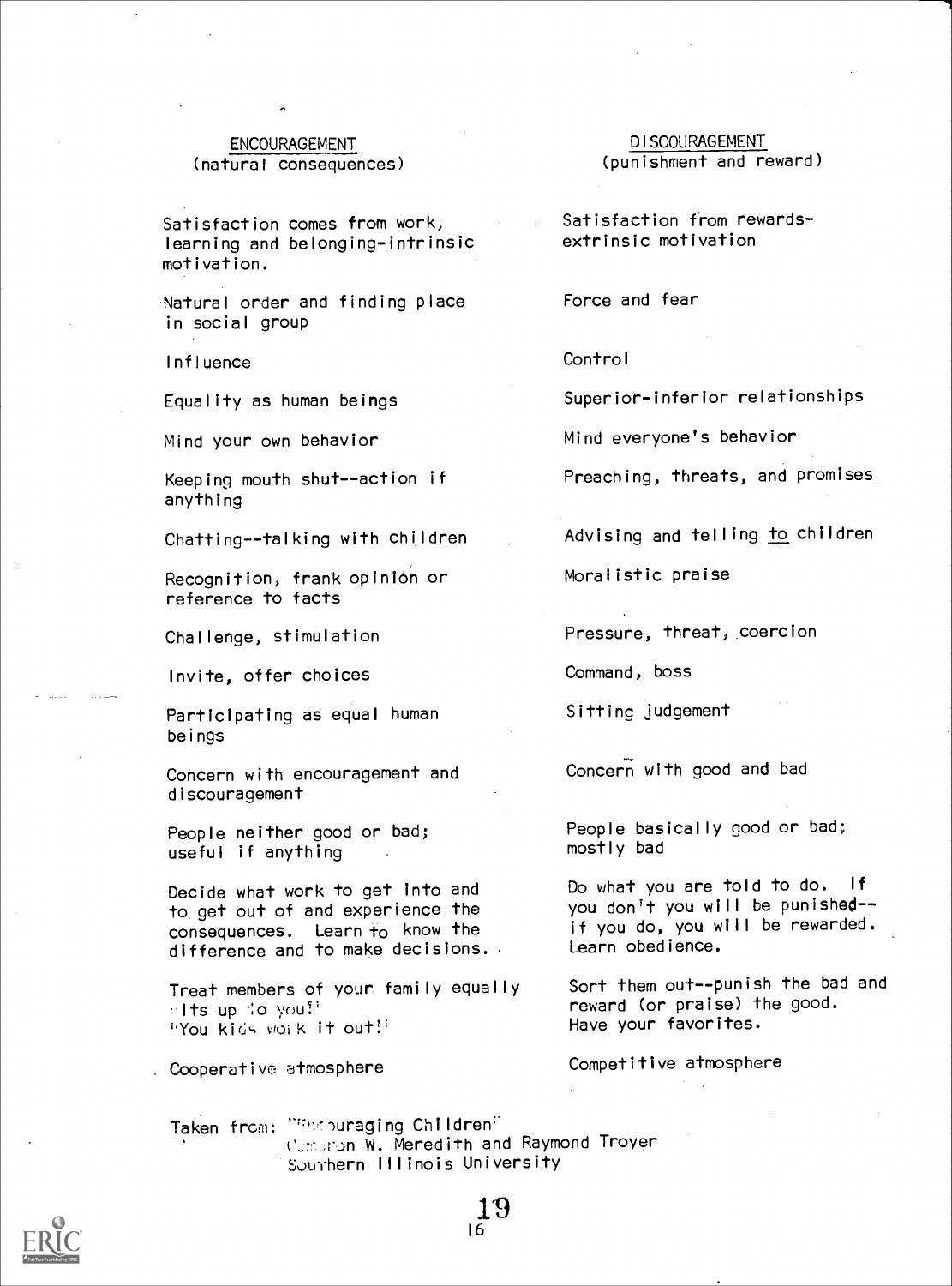ENCOURAGEMENT STRESSES

RECOGNITION OF EFFORT RATHER THAN ACCOMPLISHMENT

PLACING VALUE ON THE CHILD AS HE IS, NOT AS HE COULD BE

SHOWING APPRECIATION FOR CONTRIBUTIONS - INDICATING THE CHILD CAN BE USEFUL

Ċ.

÷,

FAITH IN THE CHILD AS A CAPABLE HUMAN BEING

# WORDS THAT ENCOURAGE

- "Knowing you, I'm sure you'll do fine."
- $-$  "You're the kind who can make it. .
- $-$  "You'll make it."
- $-$  "I have faith in you. $\cdot$
- "Thanks, that helped a lot.'
- $-$  "I appreciate what you did."
- 'You're doing better.'
- $\lceil$  It looks like you really worked hard on that.
- "I like the way you handled that."
- $\blacksquare$  I like the way you tackle a problem."
- $-$  "I like the way you did that."
- Look at the progress you've made.'
- "1.'m glad you enjoy learning."
- hYou'll figure it out."
- ' It looks like you enjoyed doing that.'
- $\cdot$  I'm sure you<sup>1</sup>ll do fine.
- $-$  "Thanks a lot, I really appreciate. . . . . "
- $\mathbb{I}$  like your smile, dress, shirt, etc..."
- $-$  "It  $_{\mathbb{C}}$ looks like you really thought that out.'
- $-$  "It looks like you did some thinking on that."
- $\frac{1}{2}$  It looks like you did some planning on that.
- 'That's a rough one, but I'm sure you'll work it out.''
- To the group: "I really enjoyed today, thanks."

Taken from: "Encouragement: Key To Success With Children' by G.D. McKay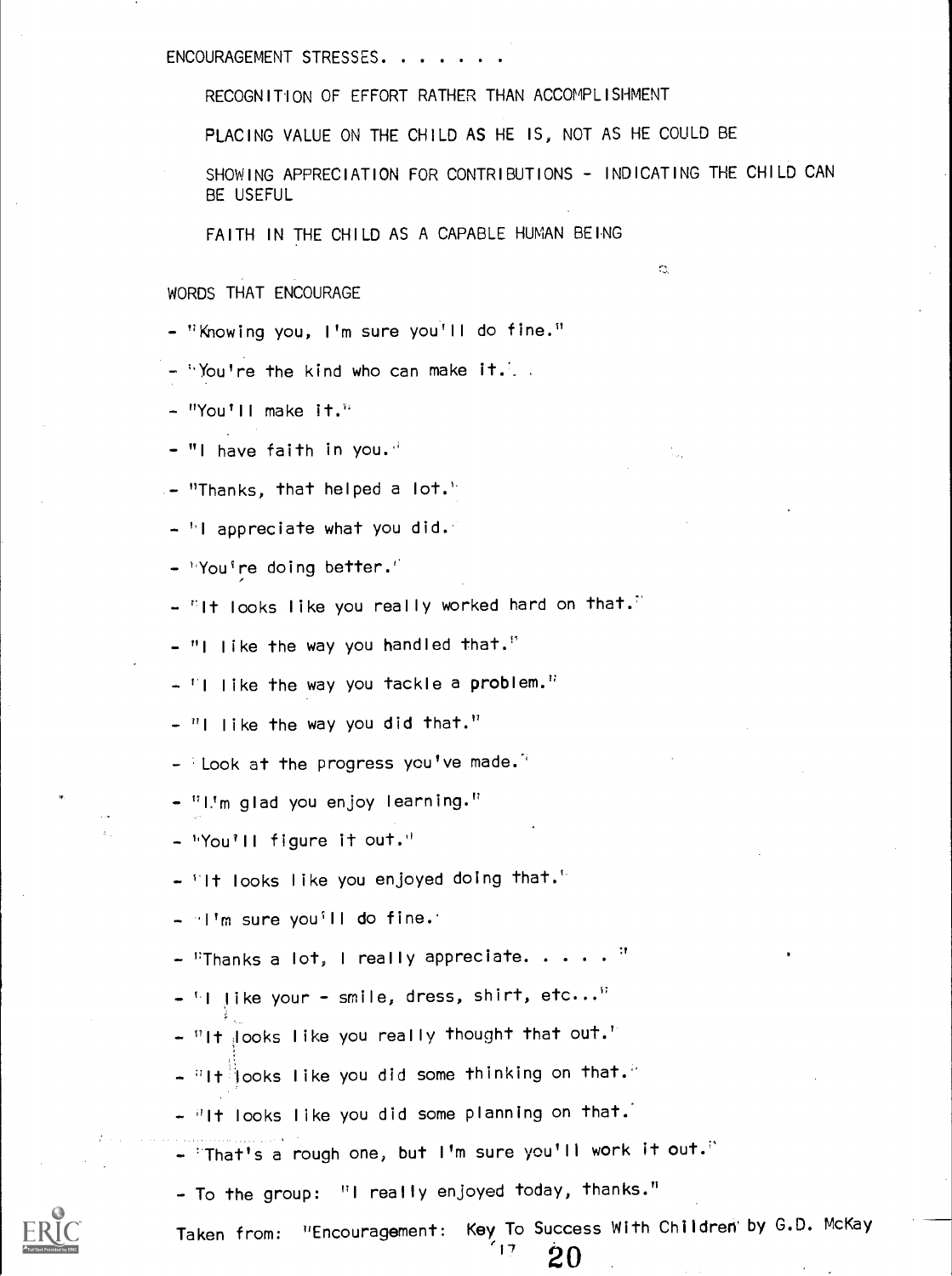# Mutual Problem Solving Approach

Mutual problem solving is a method by which a parent and child can solve each of their conflicts by finding their own solutions acceptable to both. When both share a problem they must both resolve it. In this way both sides win.

This method has been used in business to negotiate contracts and settle disagreements. It is also applicable within the family and has a high probability of getting a workable solution to a conflict since the child is motivated to carry-out the solution.

This method eliminates the need for parental power, causes less fighting, and gets to the actual problem. Using this approach parents and children must listen to each other's feelings and needs, and,then tell their own feelings and needs. Therefore it creates an atmosphere of sharing and communication in the family.

Ţ

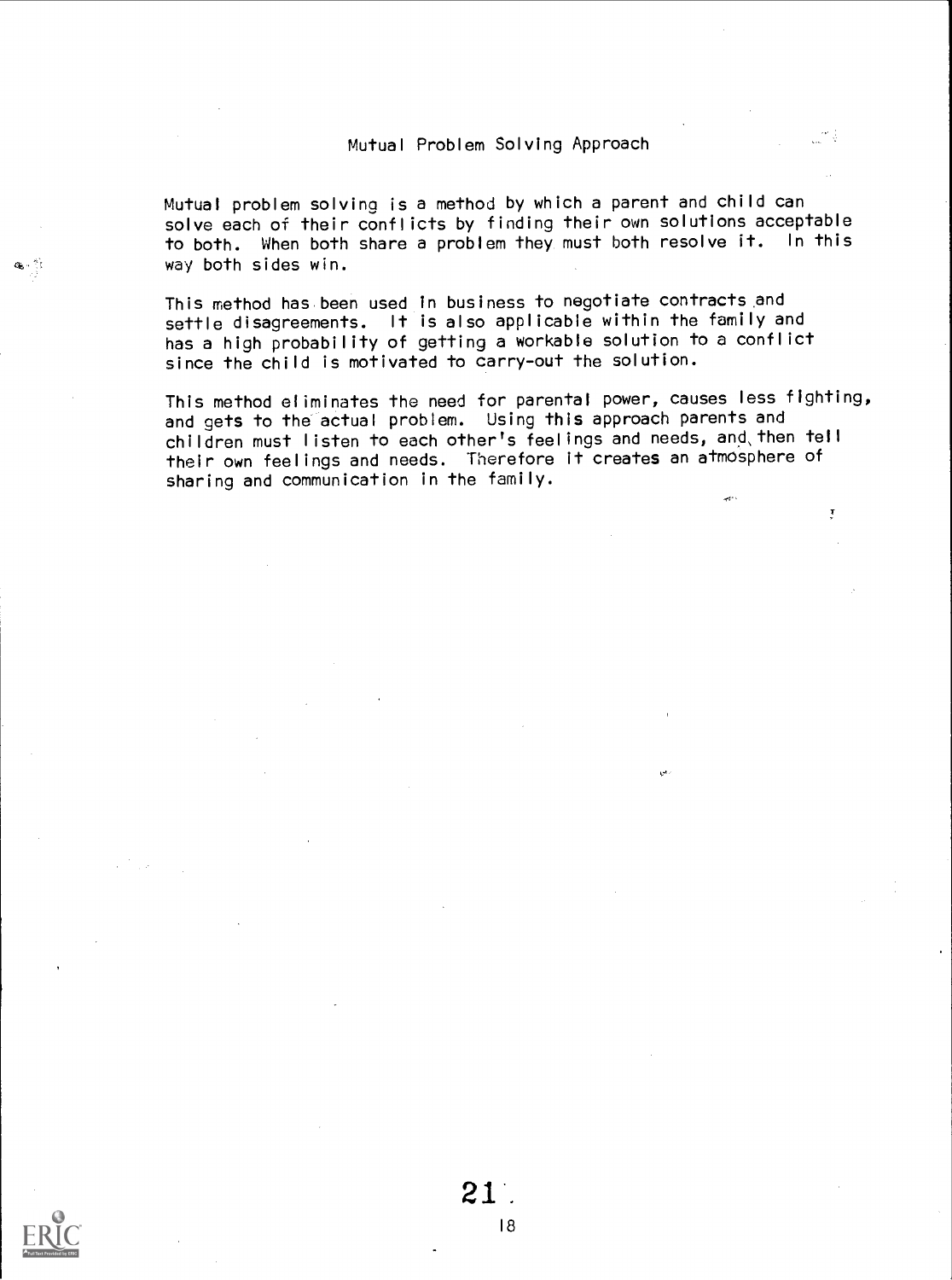# 6 STEPS OF CONFLICT RESOLUTION

I. Define the problem

2. Generate many possible solutions

3. Evaluate and test the solutions

4. Decide on a mutually acceptable solution

5. Put the solution into action

6. Evaluate the solution

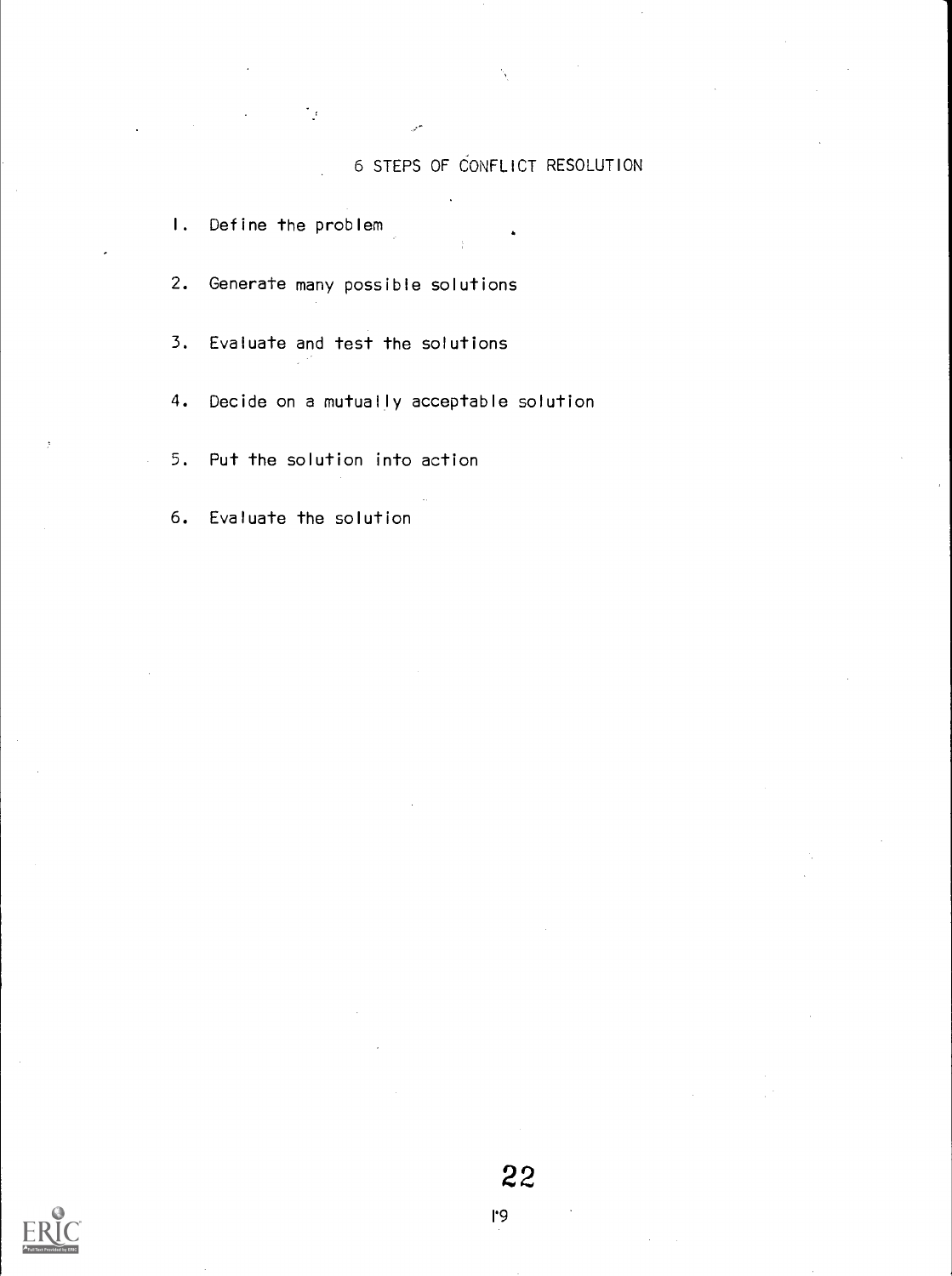WHOSE PROBLEM IS IT?



# 23

e chen

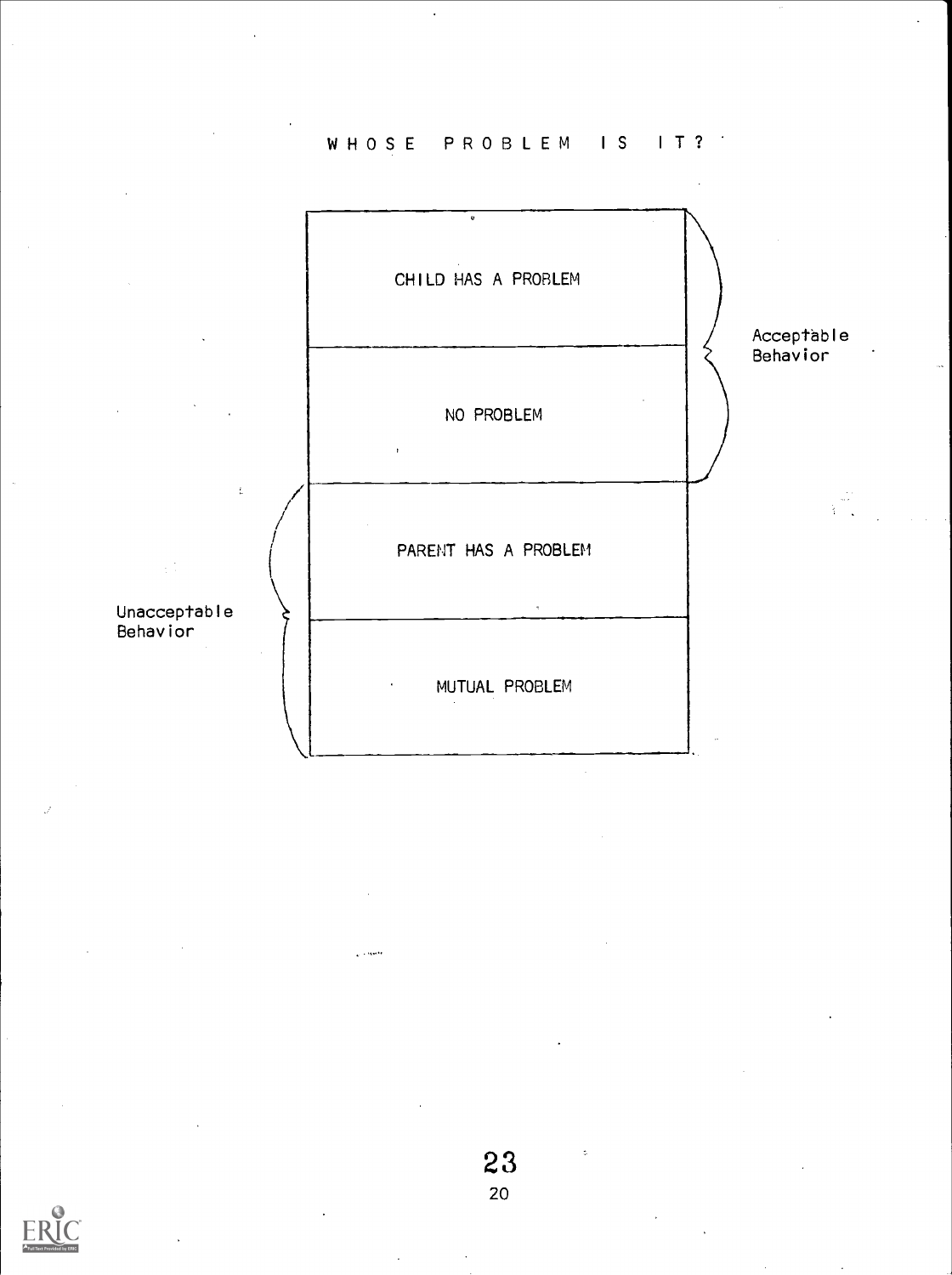#### Recommended Books

# General Discipline

\*Dobson, J., Hide or Seek, Old Tappen, New Jersey: Revell Company, 1974.

\*Dodson, F., How To Father, Los Angeles: Nash Publishing, 1974.

- \*Ellis, A., How To Raise An Emotionally Healthy, Happy Child, Beverly Hills, California: Leighton Printing Company, 1966.
- Parsons, T. W., <u>Patterns of Parent Talk</u>, Studio City, California: Prismatica International, 1974.
- \*Satir, V., Peoplemaking, Palo Alto, California: Science and Behavior Books, 1972.

# Adlerian

- \*Dreikurs, R., Children: The Challenge, New York: Hawthorn Books, 1964.
- \*Dreikurs, R., The Challenge of Child Training, New York: Hawthorn Books
- \*Dreikurs, R., The Challenge of Parenthood, New York: Hawthorn Books, 1958.
- \*Dreikurs, R., and Cassel, P., Discipline Without Tears, New York: Hawthorn Books, 1972.
- \*Dreikurs, R., and Grey, L., A Parent's Guide to Child Discipline, New York: Hawthorn Books, 1970.
- $*$ Dreikurs, R., and Grey, L., Logical Consequences, New York: Hawthorn Books
- \*Dreikurs,-R., Goldman, M., ABC's of Guiding the Child, Chicago, Illinois; Rudolf D-eikurs,Unit of Family Education Association, 1967
- \* Dreikurs, R., Gould, S., and Corsini, R., Family Council, Chicago, Illinois: Heney Regnery Company, 1970

Grey, L., Discipline Without Tyranny, New York: Hawthorn Books

\* Regney, K. B., and Corsini, R.J:, The Family Council: Dreikurs Technique, Chicago, Illinois: Henry Regnery Company, 1974.

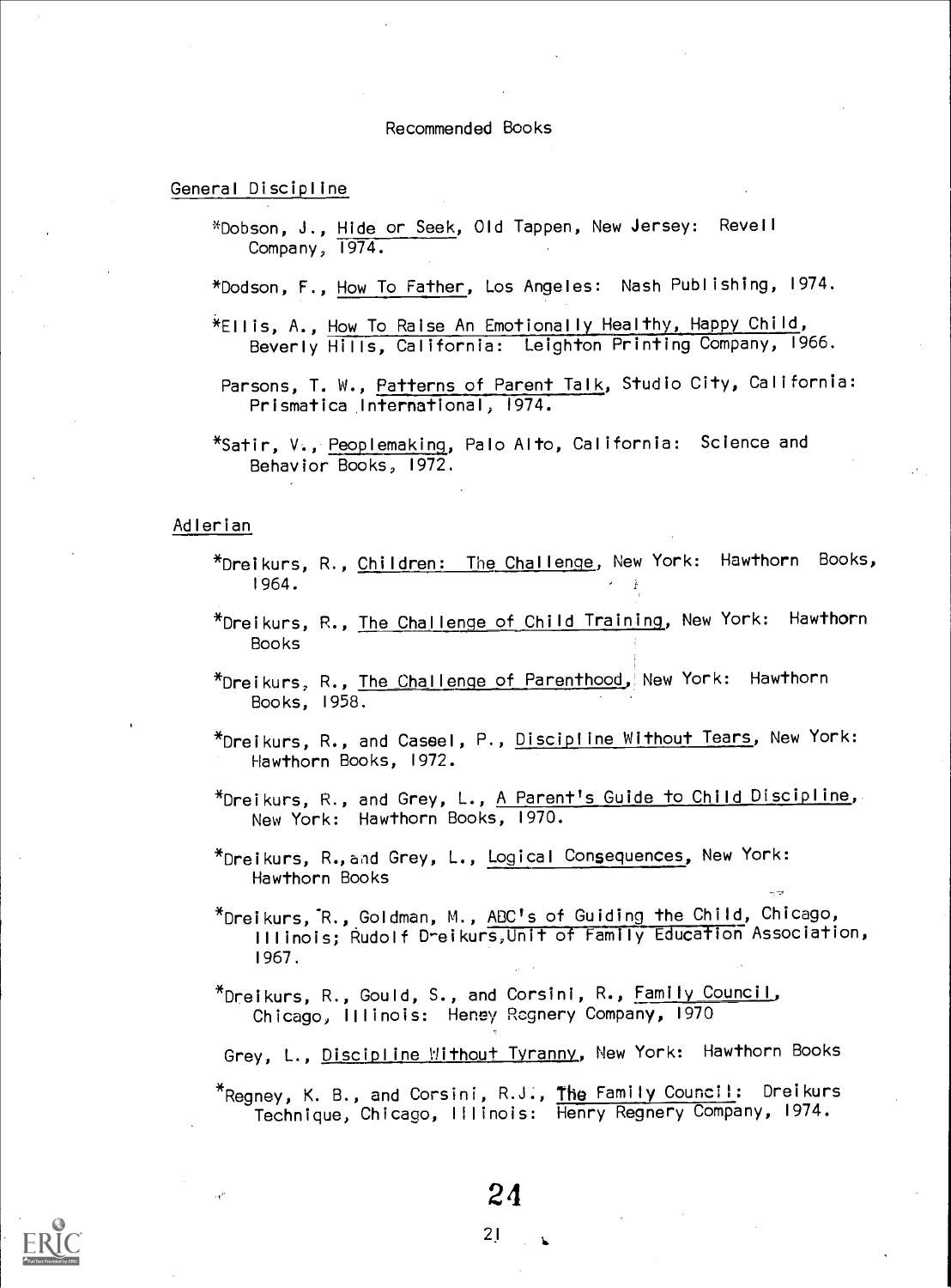# Mutual Problem Solving\_

Baruch, D., New Ways in Discipline, New York: McGraw-Hill, 1949.

\*Ginott, H. G., Between Parent and Child, New York: Avon Publishers, 1969.

د<br>آلاست -

\*Ginott, H. G., Between Parent and Teenager, New York: Avon Publishers, 1971

\*Gordon, T., P.E.T. Parent Effectiveness Training, New York: Wyden Company, 1970.



 $\mathcal{L}_{\mathcal{D}_{\mathbf{t}}}$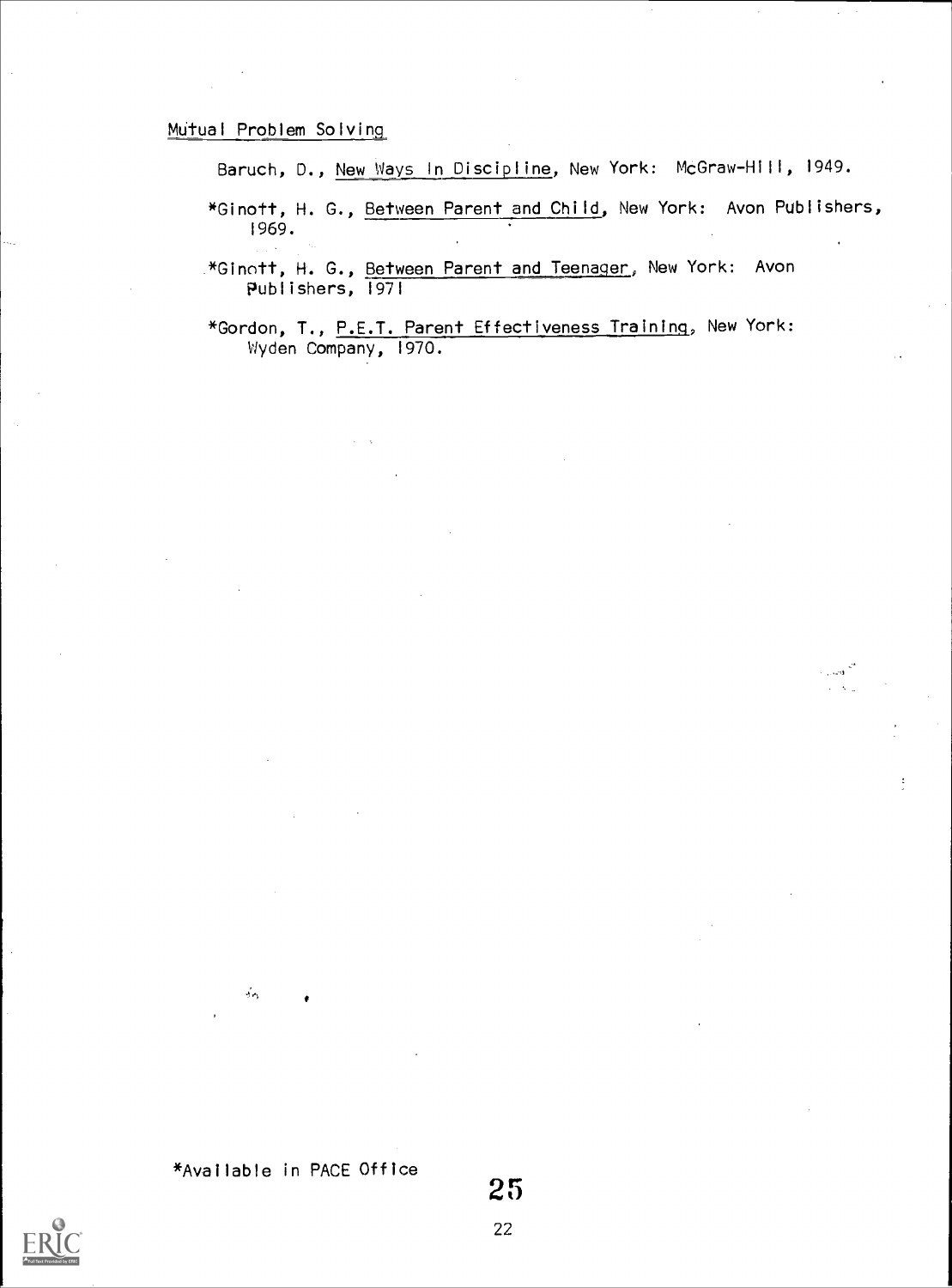# APPEND I <sup>X</sup>

N

 $\mathcal{C}_{\mathcal{C}}$ 

 $\lambda$ 



ţ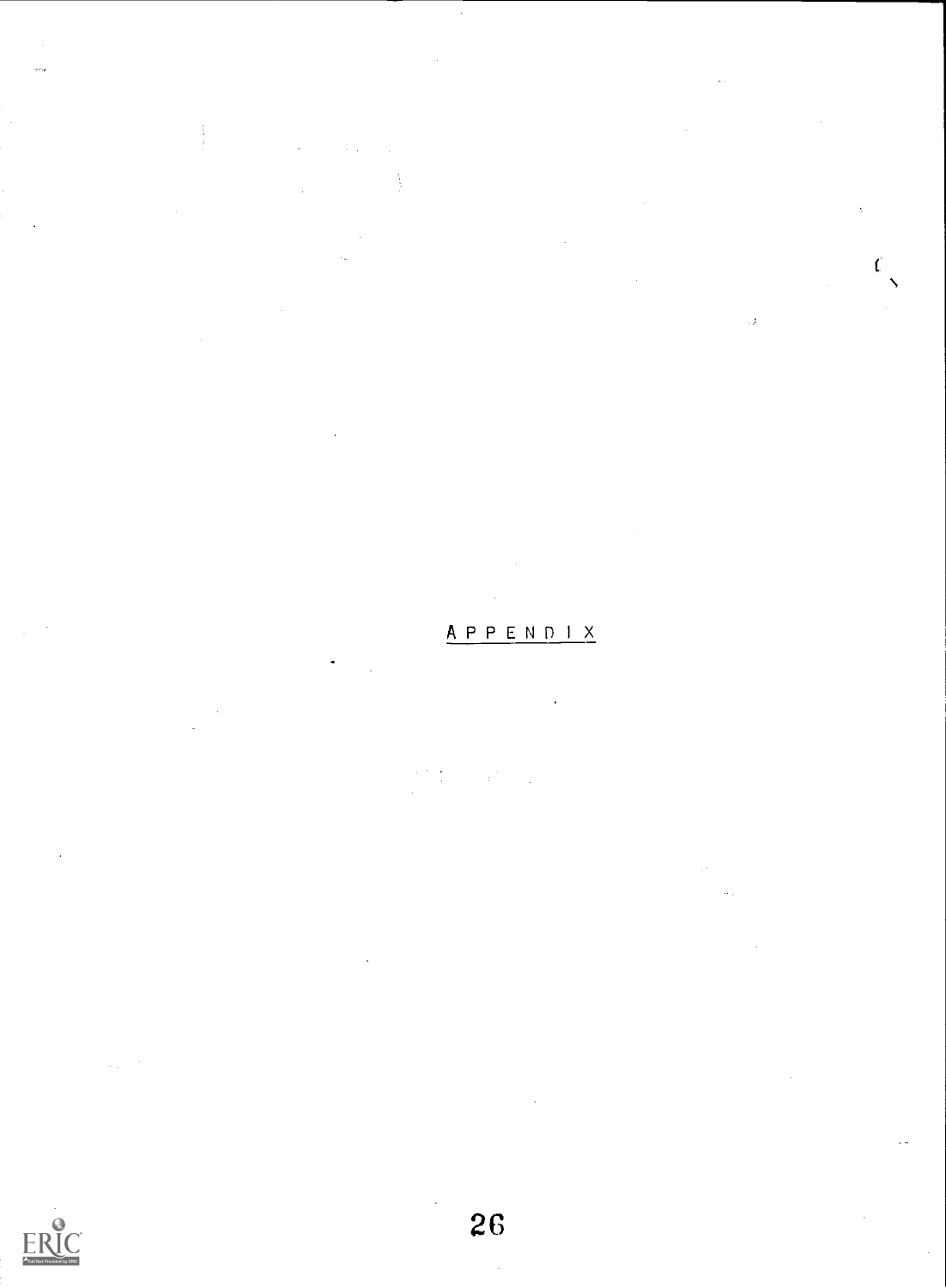# Behavior Modification Approach

Behavior Modification is a method of encouraging desirable behavior in children and eliminating undesirable behavior. It is based on a social learning approach. Childrens' behavior is learned through their experiences and if the behavior is reinforced it is maintained. This is done in a social group, such as the family, where children and their parents are continually changing each other.

There are basic principles that parents can use to teach their children desirable behaviors, and other principles to extinguish (get rid of) undesirable behaviors. These are called first, reinforcers (to strengthen a behavior) and secondly, extinguishers (to weaken a behavior). When using this approach, parents must first decide which behaviors are desirable and which are undesirable. Then they need to be objective, fair, and firm in their follow-through with rewards or punishments.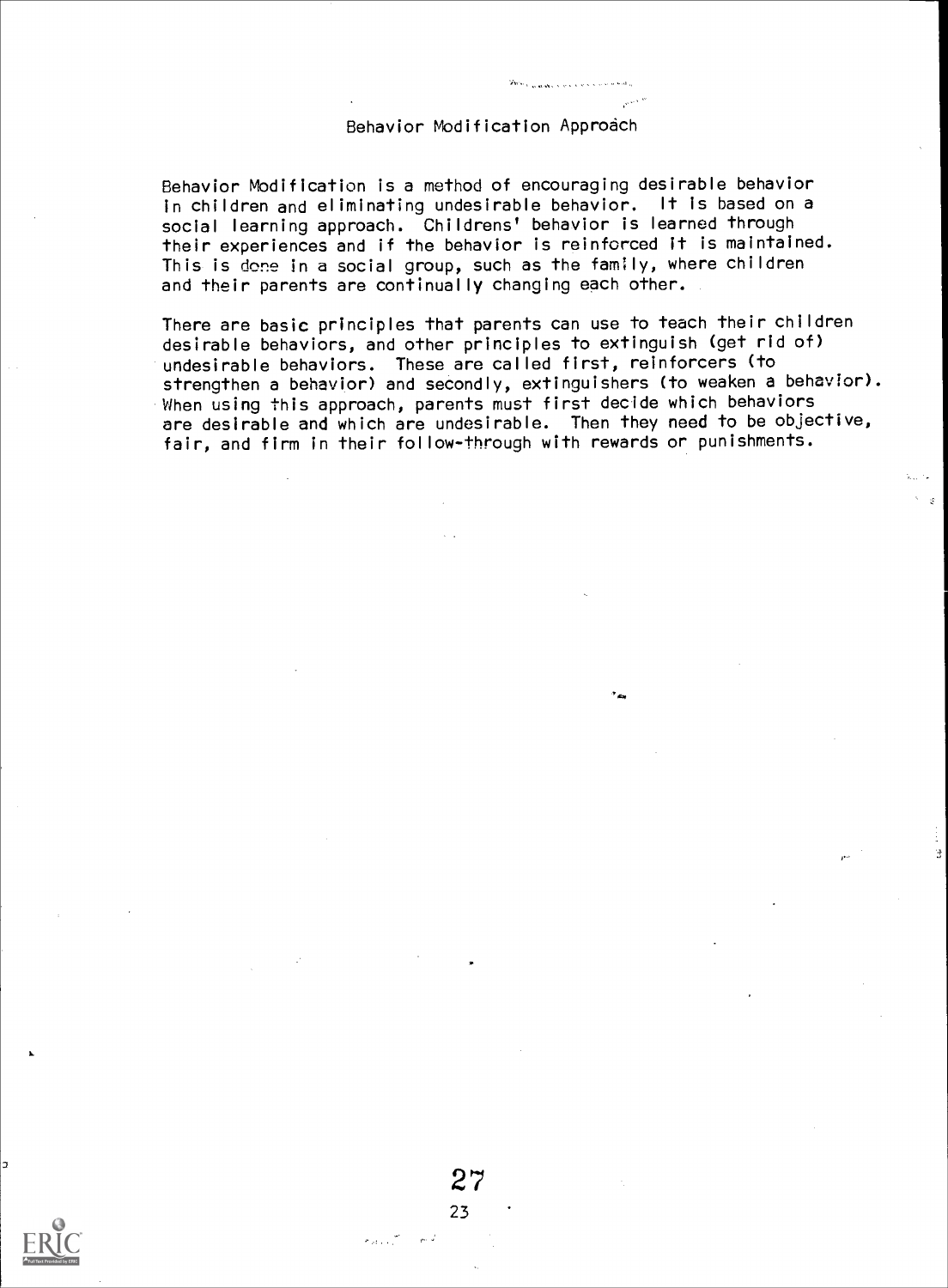# Details of Behavior Modification

A. Plotting Behavior

I) observing children - sheet following

2) behavior graphs

style I - sheet following style 2 - sheet following

- B. Reinforcing Behavior (to strengthen the behavior)
	- 1) Kinds of reinforcers

Social - praise, attention, smile, 'Thank you", kiss, physical contact

Tokens - money, chips, points, stars

Activity - running, games, eating

2) When to reinforce

'Grandma's Rule' - You do what <sup>I</sup> want you to do, before you get to do what you\_want to do. (First you work, then you play)

> To teach a child to carry out his responsibilities, require the less preferred activity. (fun)

Immediately after a behavior you want to strengthen

3) How to reinforce

Make the reinforcer depend upon the desired performance, if child performs in desired way, then he gets the pay off.

- C. Extinguishing Behavior (to weaken the behavior)
	- I) kinds of extinguishers: ignoring, punishment
	- 2) when to punish:

- when the child has: I) high rate of undesired behavior
	- 2) question of safety
	- 3) when using reinforcers is ineffective

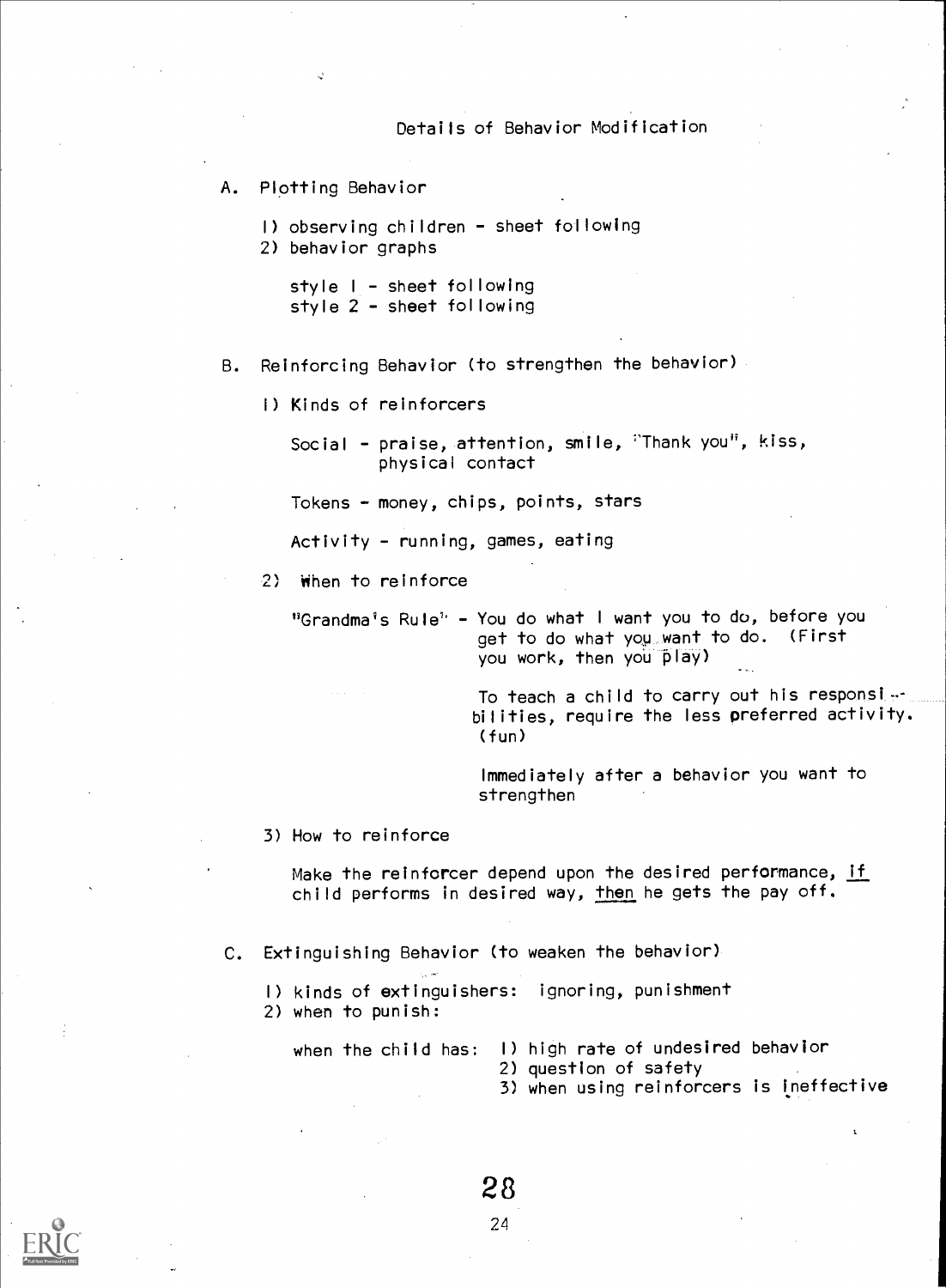# How To Observe Your Child

Before you can change a child's behavior, you must observe it. Let's take a behavior that poses a problem for most parents, such as teaching a child to put away his clothes. The first step in observing your child is to decide what it is that you are going to look at. For a child that is untidy you might, for example, actually count the articles of clothing or toys that he leaves lying about the house. "Observing" and "counting" are about the same. With something as important as your child's behavior, the task of changing it deserves your careful consideration. Teaching you to actually count the behaviors will help to make you a more careful observer.

Before we can teach the "messy" child some new behaviors, we first count the things that he leaves lying about the house. At first just the parents will do the counting, but later they might also train the child to count his own behavior. It is best to select one time during the day and do your counting at that time. After dinner you might walk through the house and count the things lying about. When you finish counting, write down the number.

Let's suppose that on the first night you found 19 things lying around (shoes, socks, books, empty glass, coat, etc.) and on the second night 15, on the third night 25 and on the fourth 17. It will help if you put those numbers on a graph to give you a picture of what your child is doing. Later, when you are trying to change some of these behaviors, you will be able to see very quickly how things are changing. Here is a graph that has the data entered.



You should use one graph for each of the behaviors you wish to change. After you have counted the behaviors for several days, you are ready to plan a program to change the behaviors. You should also continue to count the behaviors during such a program. It is important at all stages of a program for changing "undesirable behaviors" that you actually count the behaviors.

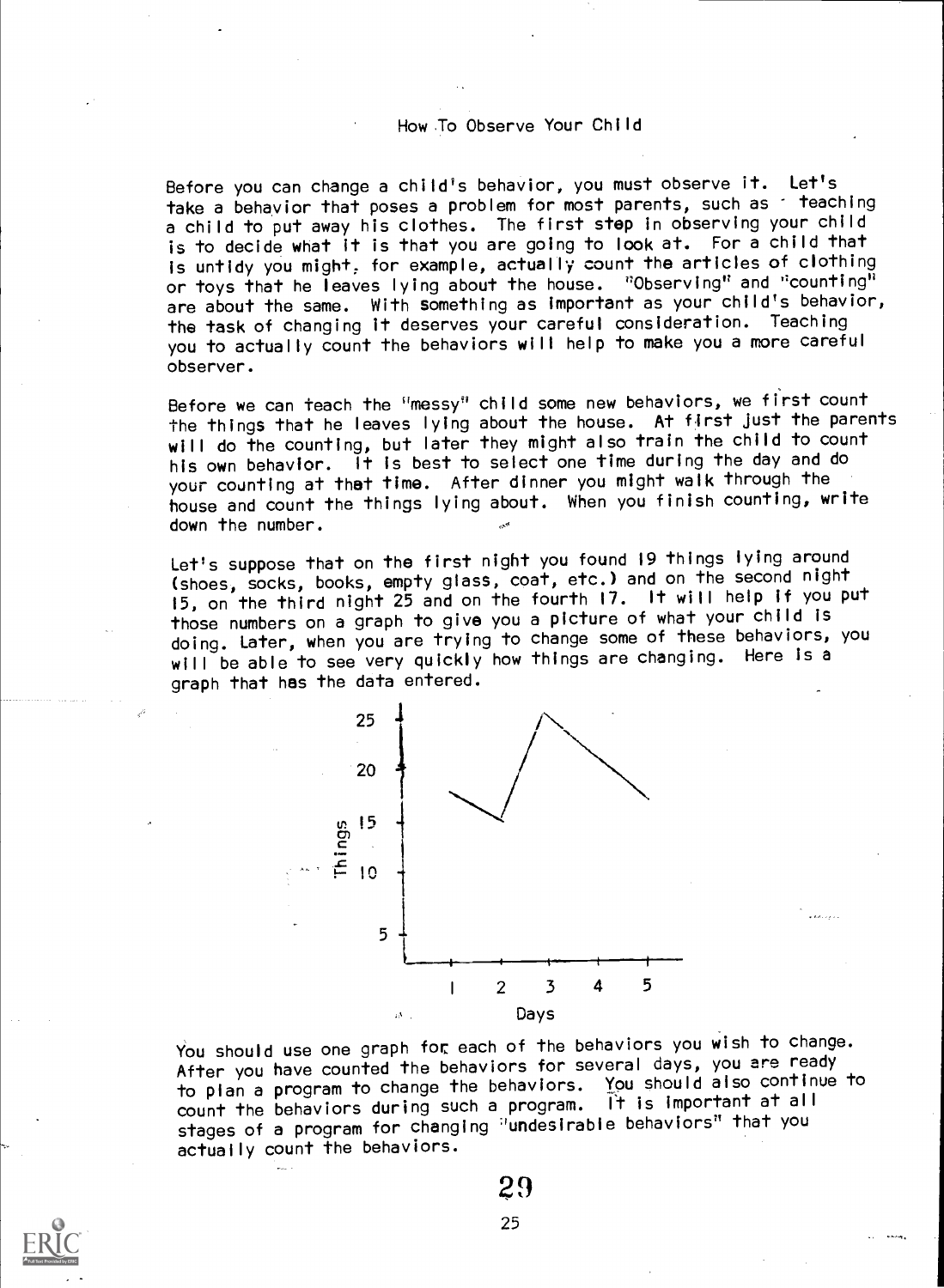Dr. O. Lindsley proposed an interesting consequence for the "messiness" problem. Each time an article of clothing is found lying about, it is placed in the "Saturday Box" (no matter to whom it belongs). The box is not opened until Saturday. This program uses mild punishment to weaken the undesirable behavior. You should remember to also provide positive reinforcers for desirable behaviors.

In graphing the behavior of your own child, you should write at the top of the graph a phrase indicating just what it is that you are counting. For example, a graph for a child with a bad temper might have a title such as "Number of Temper Tantrums." A child who is fighting too much with his brothers and sisters might have a graph titled "Number of Fights." We can also count the times a child does a thing that we are training him to do. Then the graph line should go up instead of down as time goes on. For a child who won't mind, we might count the number of times he cooperates and use a title for his graph such as "Number of Cooperations."

For some of the problems found in families, it is necessary not only to observe the child but the parents, too. For example, in some families the father seldom reinforces anyone. His wife and children can take time each to count the number or positive reinforcers the father gives. Or, the behavior to be changed might be the nagging, scolding behavior of a mother. The father and children in that family could count these each day. On the graphs provided for your use, the vertical line at the side is left blank. Each of the marks there can stand for any number that best suits the thing you are counting. For some of the behaviors you might count, each mark might stand for one act, while for other things it might stand for ten or even twenty. Do whatever is convenient for you.

You should now begin the process of observing your child's behavior. Select on problem at a time. Count it. When you have selected the behavior to be counted, put appropriate labels on your graph and record the number you count each day. Each graph is an accurate picture of something that your child does. As you work on a program to change a problem behavior, the graph will also give you an accurate picture of how much the behavior has actually changed.

From: Living With Children by G. Patterson and M.E. Guillion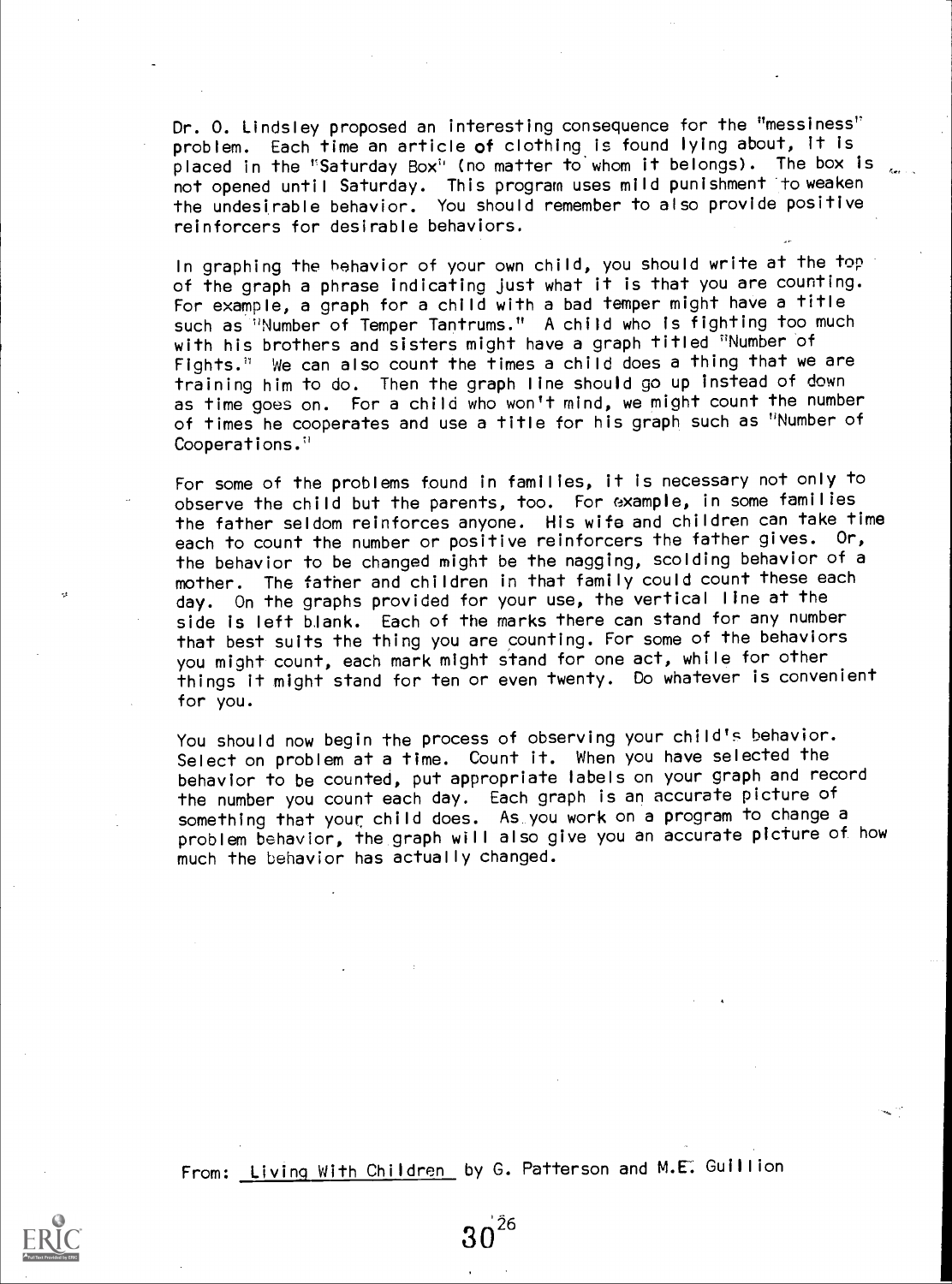

Behavior Graph





| DATE POINTS DATE POINTS DATE POINTS |  |
|-------------------------------------|--|
|                                     |  |
|                                     |  |
|                                     |  |
|                                     |  |
|                                     |  |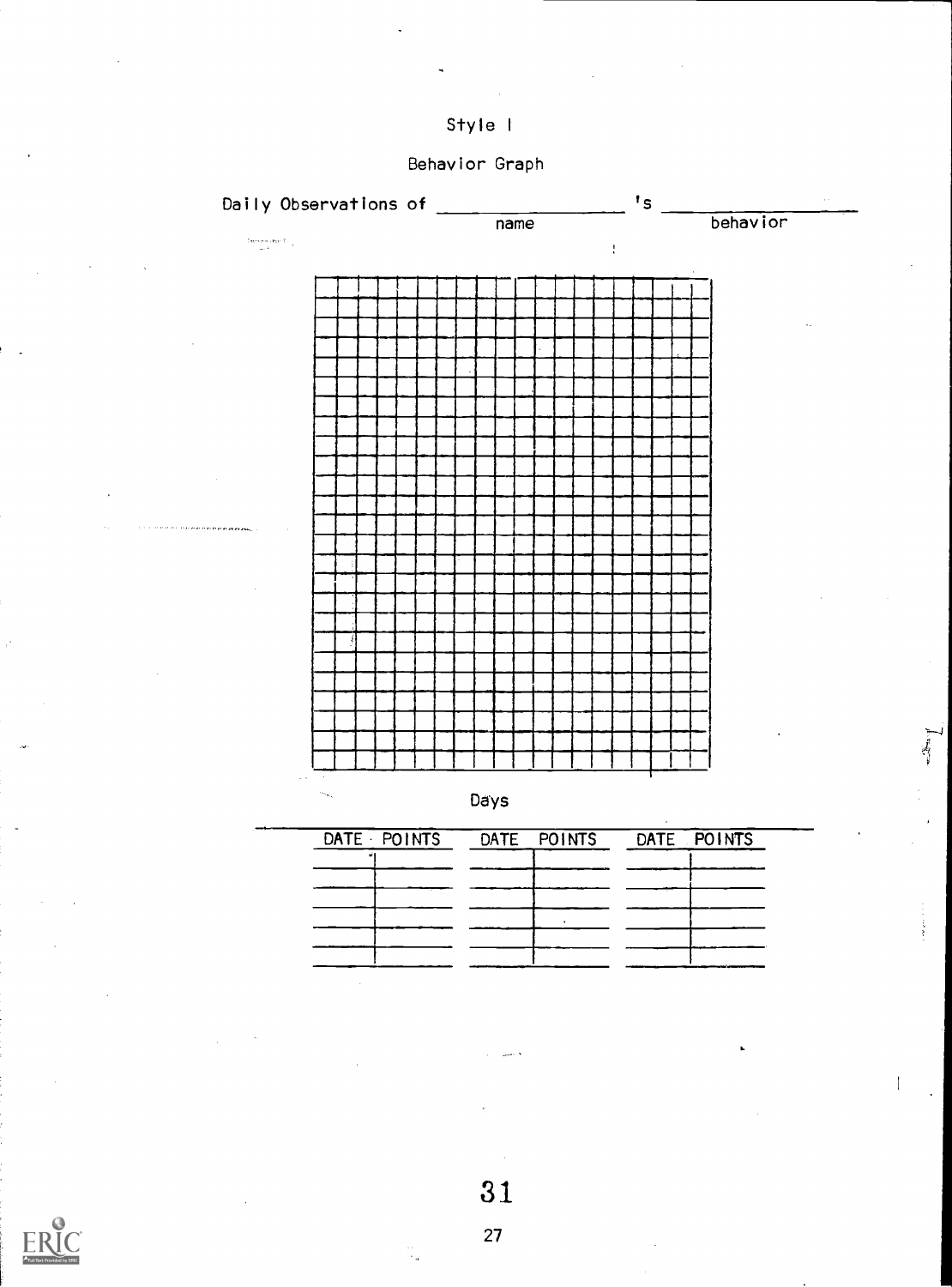| Style 2 |  |  |
|---------|--|--|
|---------|--|--|

TARGET BEHAVIOR

|                 | HOW OFTEN<br>DID IT |                       |  |
|-----------------|---------------------|-----------------------|--|
| DAY             | OCCUR TODAY?        | <b>COMMENTS</b>       |  |
| <u>F</u> .      |                     | $\sim 2$<br>$\bar{z}$ |  |
| 2.              |                     | $\alpha$              |  |
| $\frac{3}{1}$   |                     |                       |  |
| $\frac{4}{1}$   |                     |                       |  |
| 5.              |                     | J.                    |  |
| 6.              |                     | ÷                     |  |
| 7.              | $\bullet$           |                       |  |
| 8.              |                     |                       |  |
| 9.              |                     |                       |  |
| $\frac{10}{10}$ |                     |                       |  |
| $\perp$ .       | $\bar{\nu}$ .       |                       |  |
| 12.             |                     |                       |  |
| 13.             |                     |                       |  |
| 14.             |                     |                       |  |

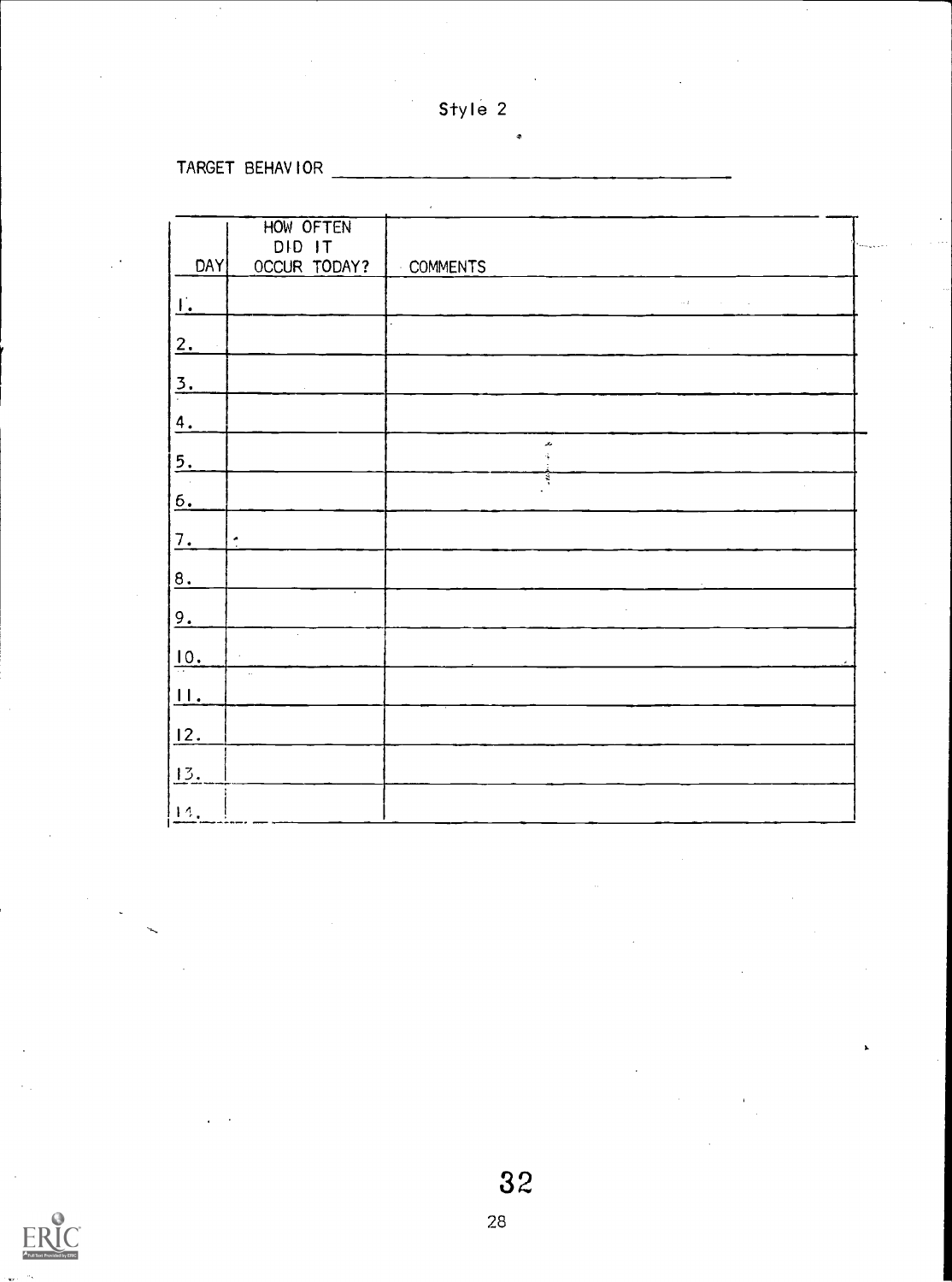# Rules for Reinforcing

- !. Reinforce immediately
- 2. Early in learning, reinforce every response. Later, reinforce some of the responses.

 $\mathcal{L}_{\infty}$ 

3. Reward improvement

# Rules for Punishment

- I. Effective Punishment is given immediately.
- 2. Effective Punishment relies on taking away reinforcers and provides a clear-cut method for earning them back.
- 3. Effective Punishment makes use of a warning signal, usually words.
- 4. Effective Punishment is carried out in a calm, matter-of-fact way.
- 5. Effective Punishment is given along with much reinforcement for behaviors incompatible with the punished behavior.
- 6. Effective Punishment is consistent. Reinforcement is not given for the punished behaviors.

33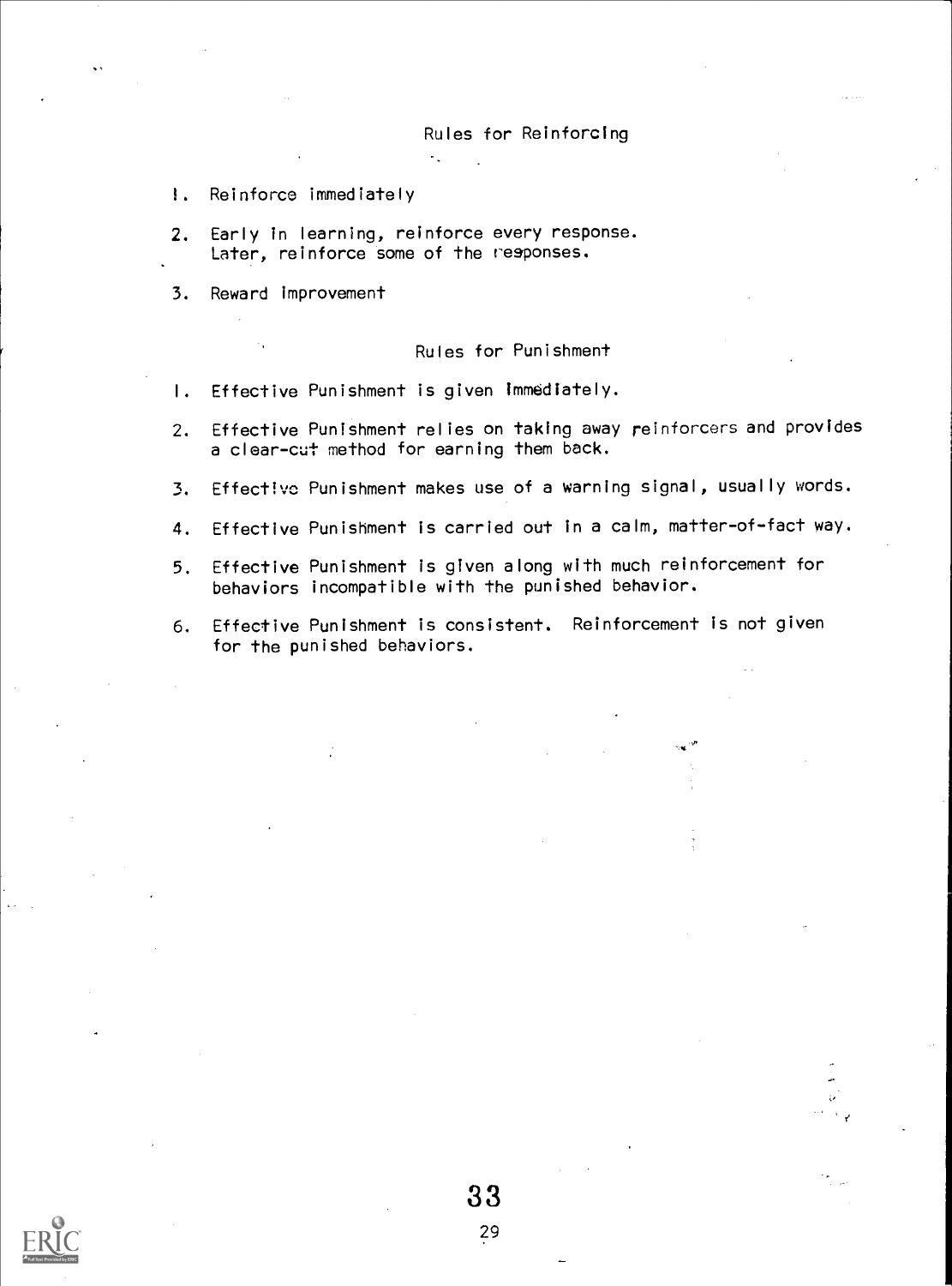

balance

 $\sim$ 

 $\zeta_{\rm{max}} = 1.3$ 



30

34

 $\bar{\alpha}$ 

 $\bar{\bar{z}}$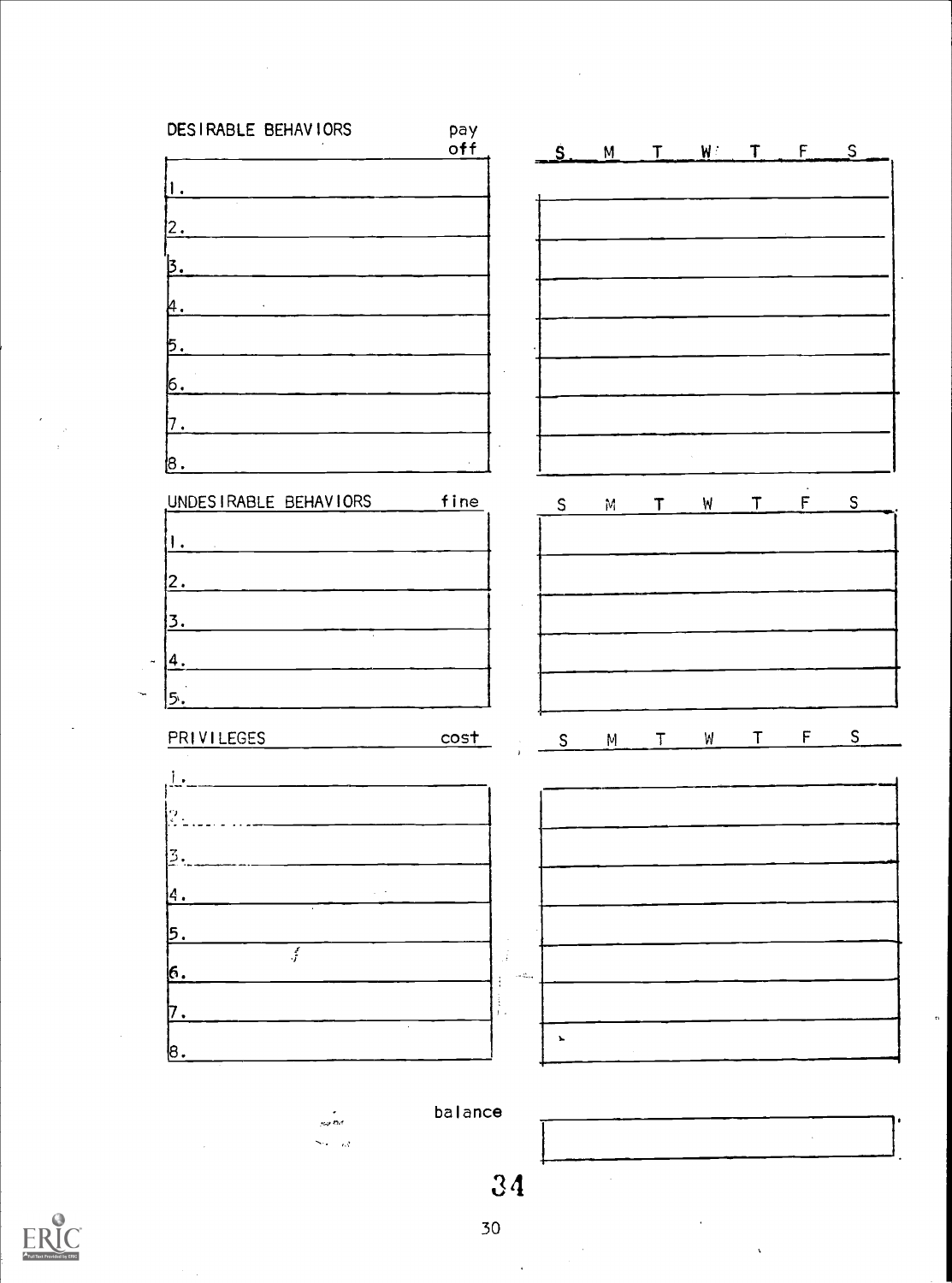# Recommended Books

# Behavior Modification

- Alvord, J. R., Home Token Economy, Champaign, Illinois: Research Press, 1973.
- Becker; W. C., Parents are Teachers, Champaign, Illinois: Research Press, 1971
- Dobson, J., Dare To Discipline, London, England: Tyndale House, 1973.
- Patterson, G. R., Families, Champaign, Illinois: Research Press, 1971.
- Patterson, G. R. and Gullion, M. E., Living With Children, Champaign, Illinois.

Zifferbiatt, S.M., Improving Study and Homework Behaviors, Champaign, Illinois: Research Press, 1970.

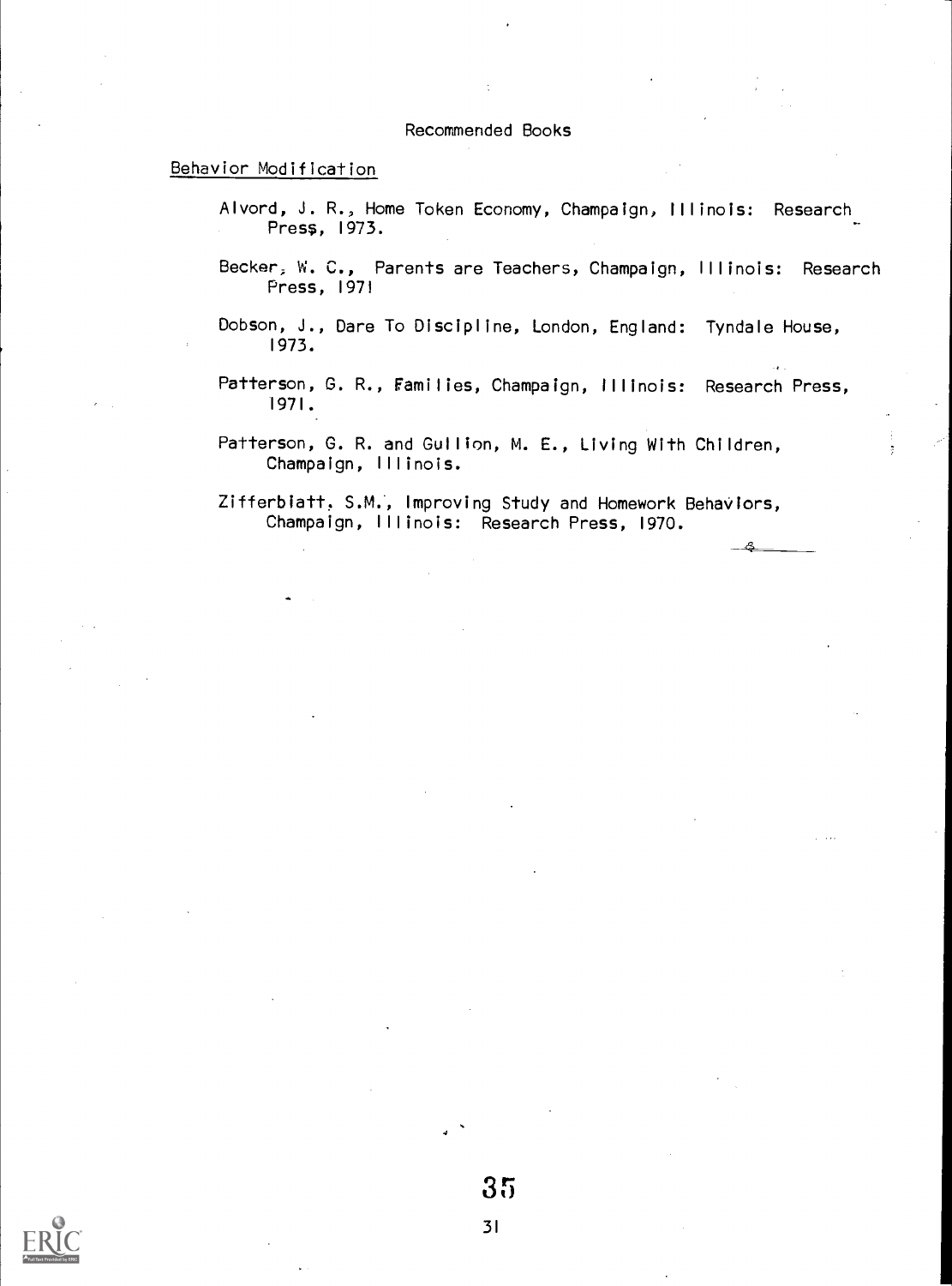This article is taken from the December 20, 1970 issue of the St. Louis Post Dispatch.

 $\sim$  . As in

# Hyperactive Child A Problem For School, Parents, Doctors

Until something upset him, he appeared to be just another 7-year-old grade school pupil. Then he became uncontrollable, and his parents were called to take him home.

He was a classic case of the hyperactive child, explained Jean Jose, Director of the Gardenville Diagnostic and Adjustment Center, 6651 Gravois Av nue.

The center was established three years ago by the St. Louis school system for hyperactive and other children unable to learn in the regular school system.

Under medication, the boy attended classes at the center and began making progress. It is hoped that he will return to the school system in a short time.

Little is known about the causes of hyperactivity and less about how to treat it.

In the April issue of the magazine Scientific American, Dr. Mark A. Stewart, director of psychiatry at St. Louis Children's Hospital, wrote that a child with the hyperactive syndrome was ''constantly in- motion, cannot concentrate for more than a moment, acts and speaks impulsively, is impatient and easily upset.''

#### Always in Trouble

He is constantly in trouble at home, and at school he rarely finishes his work and generally disrupts the class.. However, the greatest danger of hyperactivity is to the child himself.

His rebellious behavior serves two functions, Stewart explained. It bolsters his self esteem by granting him stature as atroublemaker and is a protest against. school.

He would rather be someplace where he is not reminded every day, by inevitable comparison with fellow students, that he is a failure, Stewart said.

In time the hyperactivity will lessen, but the self hate it engenders will continue unless the hyperactivity is arrested at an early age. The hyperactive child may grow into a poorly educated, antisocial person.

#### Amphetamines Used

Amphetamines have been used for about 15 years in St. Louis to help hyperactive children, Dr. Paul Painter, consulting psychiatrist to the St. Louis school system, said.

Amphetamines increase the child's control and make him calm and alert. Painter estimated that one child in every classroom would benefit from amphetamine treatment for hyperactivity.

Mention of drug use by school children usually gives parents the horrors. Concern about drug abuse is justified, Stewart said.

"But parents should realize that amphetamine treatment is carefully controlled. Vie are working with individual patients, not with whole classrooms. We are not interested in controlling children; we are just trying to help them develop the best they can.'



 $\mathbf{A}$